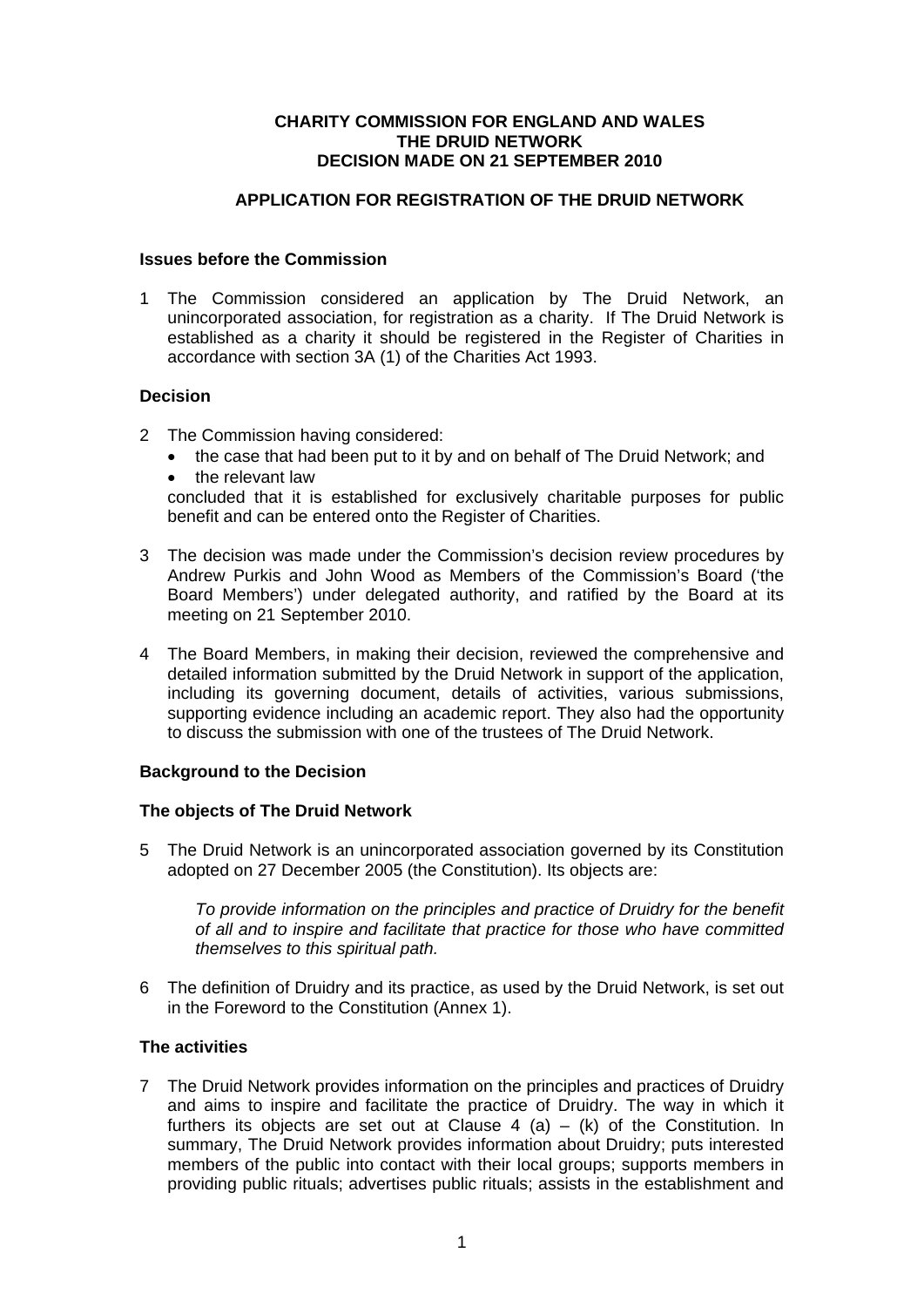running of new groups; supports the organisation of a public ritual both at midwinter and mid-summer at Stonehenge; produces a newsletter; provides a forum on the website and supports environmental projects. The majority of the work is carried out through its website.

8 The Druid Network provided comprehensive and detailed information about its beliefs, practices, activities and evidence of public benefit in support of the application to register. It also presented a report prepared by Dr Graham Harvey, Reader in Religious Studies The Open University and Secretary of the British Association for the Study of Religions.

### **The framework for the issues considered by the Board Members in their review of the decision**

- 9 To be a charity, an organisation has to be established for charitable purposes only. A charitable purpose is one that falls within the descriptions of purposes in section 2 (2) of the Charities Act 2006 ('the 2006 Act') and is for the public benefit (s.2 (1) (b)).
- 10 The approach adopted by the Commission in deciding if an organisation's aims are charitable for the public benefit is set out in Part D of *Charities and Public Benefit* and Part 4 of *'The Analysis of the law underpinning Charities and Public Benefit'*. To make a determination it is necessary to:
	- (a) clarify what the aims are;
	- (b) decide whether those aims are charitable i.e. fall within, or are analogous to one or more of the descriptions of charitable purposes; and
	- (c) ensure that each of the aims are, will or may be carried out for the public benefit.
- 11 The Druid Network asked the Commission to consider its application for registration as a charity for the charitable purpose of the advancement of religion for public benefit and no other purpose. The Board Members took the view that it was open to them to consider whether the aim of The Druid Network falls within any of the descriptions of purposes in section 2 of the 2006 Act.
- 12 The Board Members recognised the Commission's public law duties and in particular, the relevance of and the need to comply with its duties as a public authority under s.6 Human Rights Act 1998 and otherwise in relation to the decision, in particular the relevant articles of the European Convention of Human Rights. The Board Members identified three articles which are relevant to and may impact upon the Commission's decisions to register organisations with aims for the advancement of religion:
	- Article 9 (freedom of thought, conscience and religion and freedom to manifest ones religion or belief):
	- Article 1 of the First Protocol (peaceful enjoyment of possessions); and
	- Article 14 (freedom from discrimination on the grounds of religion or belief).

They noted the consideration of these articles in relation to a religion or belief system previously in the Commission's decisions on The Church of Scientology and the Gnostics Centre. They also noted that the Commission's understanding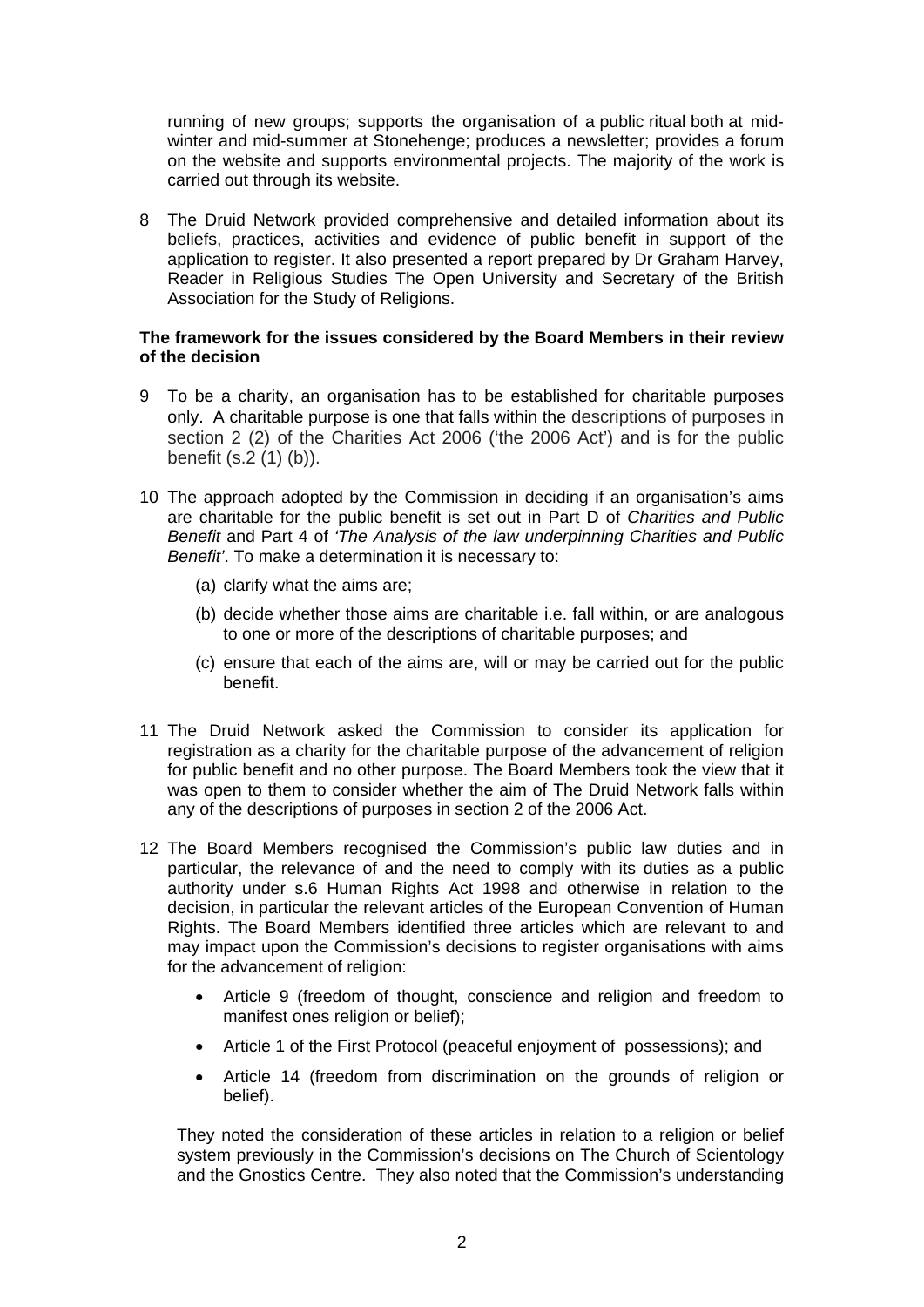of charity law definition of advancing religion for public benefit as set out in the Analysis of the law underpinning *The Advancement of Religion for the Public Benefit* sought to ensure that this was consistent with the approach of the courts and compatible with human rights law.

- 13 The Board Members noted that the charity law definition of a religion, which it is charitable to advance, differs from the definition of a religion or belief system protected by Articles 9 and 14, not least that charity law requires that advancing a religion or belief system must be for public benefit. However, they also noted that the courts have established that not all beliefs will qualify for protection under these Articles and that certain requirements must be met. These requirements are considered by the Commission to be reflected within the essential characteristics of a religion in charity law, as set out in paragraph 20 below.
- 14 The Board Members noted that some might argue that a decision that a particular organisation is not a charity in law might interfere with the freedom to manifest a religion or a belief system (Article 9); or with the peaceful enjoyment of possessions (Article 1 of the First Protocol) but that the Commission had not formed the conclusion that this was the case generally.
- 15 In addition, the organisation, if not able to establish itself as a religion within the meaning of charity law, may be eligible for registration as a charity under the promotion of moral or spiritual welfare or improvement for the benefit of the community, if it can be demonstrated that it is established for the public benefit. The test of public benefit, for both a charity established for the advancement of religion and one for the promotion of moral or spiritual welfare or improvement for the benefit of the community, is the same.
- 16 In making their decision, the Board Members expressed the need to ensure that organisations seeking registration as charities for the advancement of religion are not discriminated against on the basis that they might be newly established or represent religious minorities. They reaffirmed the importance of looking at each application on a case by case basis and assessing it against the law.

# **Advancing religion for the purposes of charity law**

- 17 The Board Members noted that the object is not expressed to be for the advancement of religion.
- 18 The advancement of religion falls under section 2(2) (c) of the descriptions of purposes in the 2006 Act. The word *religion* in section 2 (3) (a) includes:
	- *1. a religion which involves belief in more than one god; and*
	- *2. a religion which does not involve belief in a god.*
- 19 The Board Members reviewed the summary of the law and guidance in *The Advancement of Religion for the Public Benefit* and the *Analysis of the law underpinning* this, and applied the principles and approach in their consideration.
- 20 The Board Members accepted the Commission's view of the characteristics of a religion for the purposes of charity law, as set out in its public benefit guidance. These have been discerned from legal authorities detailed in paragraph 2.13 of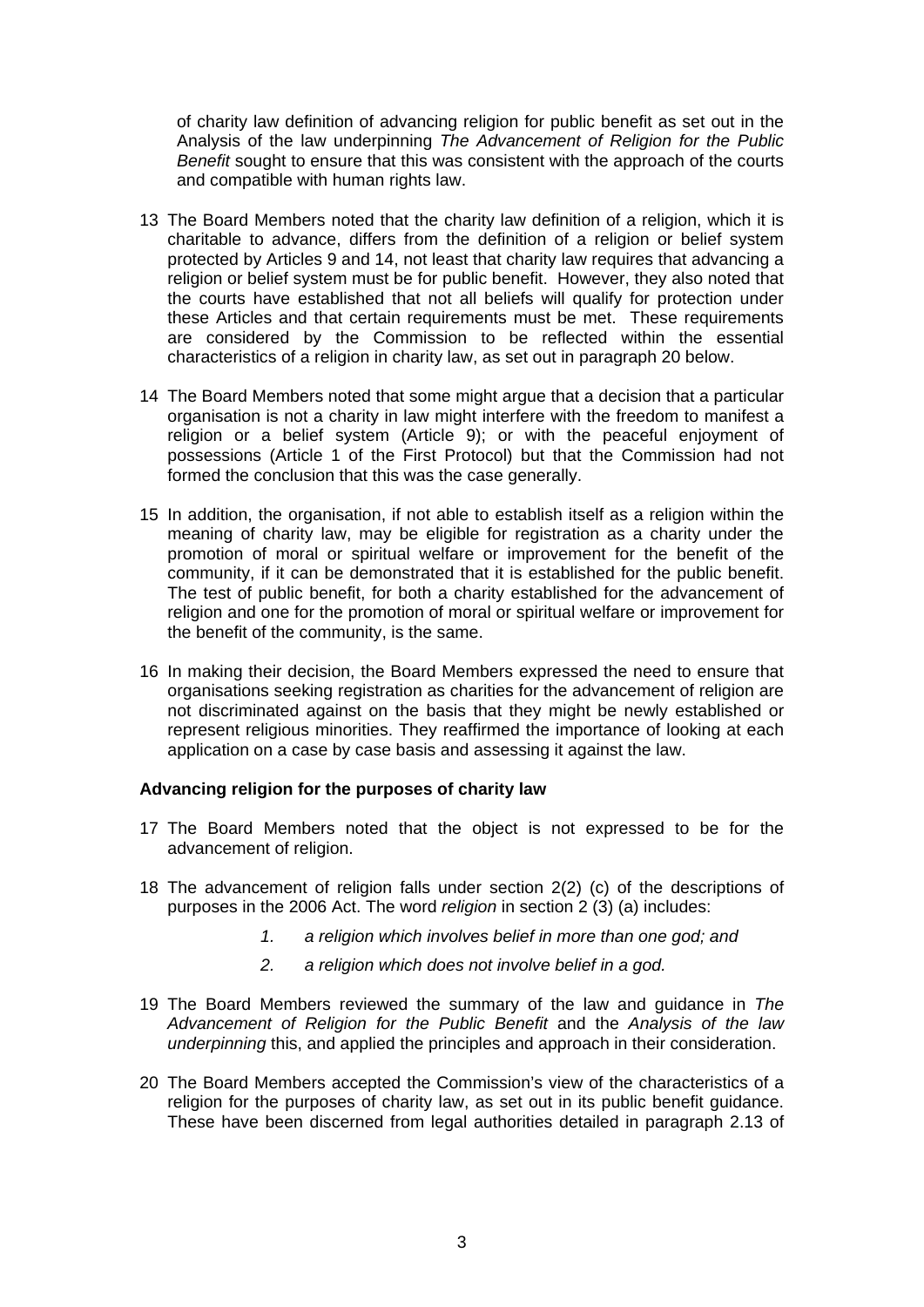*Analysis of the law underpinning* that guidance and further refined by the 2006  $Act:$ 

- *a. belief in a god (or gods) or goddess (or goddesses), or supreme being, or divine or transcendental being or entity or spiritual principle, which is the object or focus of the religion (referred to … as 'supreme being or entity');*
- *b. a relationship between the believer and the supreme being or entity by showing worship of, reverence for or veneration of the supreme being or entity;*
- *c. a degree of cogency, cohesion, seriousness and importance;*
- *d. an identifiable positive, beneficial, moral or ethical framework.*

# **Consideration of the various characteristics of a religion:**

- **Belief in a supreme being or entity**
- 21 To be a religion in charity law, the belief system must involve a belief in a god, a supreme being or divine or transcendental being or entity or spiritual principle which is the object or focus of the religion ("a supreme being or entity"). The belief system however must be more than a philosophy or way of life to constitute a religion.<sup>2</sup>
- 22 The Board Members noted that the definition of Druidry within the Constitution includes: *As an ancient pagan religion, Druidry is based on the reverential, sacred and honourable relationship between the people and the land. In its personal expression, modern Druidry is the spiritual interaction between an individual and the spirits of nature, including those of landscape and ancestry, together with the continuities of spiritual, literary and cultural heritage.* The Board Members considered the application for registration as a charity on the basis of the information provided about the present belief system and activities of The Druid Network.
- 23 The Druid Network confirmed that "nature" is regarded as the supreme being or entity within Druidry, *"To a Druid, there is nothing outside Nature, not because they do not believe in a Supreme Spiritual Principle but because this is their Supreme Being, Entity or Spiritual Principle.* " This is explained further, "*Nature encompasses the natural environment , with its plants, animals, mountains and rivers etc, but also and includes the spiritual dimension of all these things: the spirits of plants, animals, mountains etc….To a Druid, all these spirits and places, whether they have a physical dimension to them or not, are manifestations of Nature. Whilst different Druids relate to different gods, ancestors, spirits etc, all see these beings as part of Nature and, through their relationship with these beings, deepen their connection and relationship with Nature."*
- 24 The Druid Network explained that Druidry is animistic and based on a belief that everything has a spiritual dimension. Nature is more than physicality; spirit is

<sup>1</sup> <sup>1</sup> Section C2 and Annex A of *The Advancement of Religion for the Public Benefit* and Paragraph 2.13 of *The Analysis of the law underpinning* and see also paragraph 6 of the Church of Scientology decision.

<sup>2</sup> *R v Registrar General ex parte Segerdal* [1970] 2 QB 697,*South Place* Ethical Society [1980] 1 WLR 1565, Dillon J at 1573A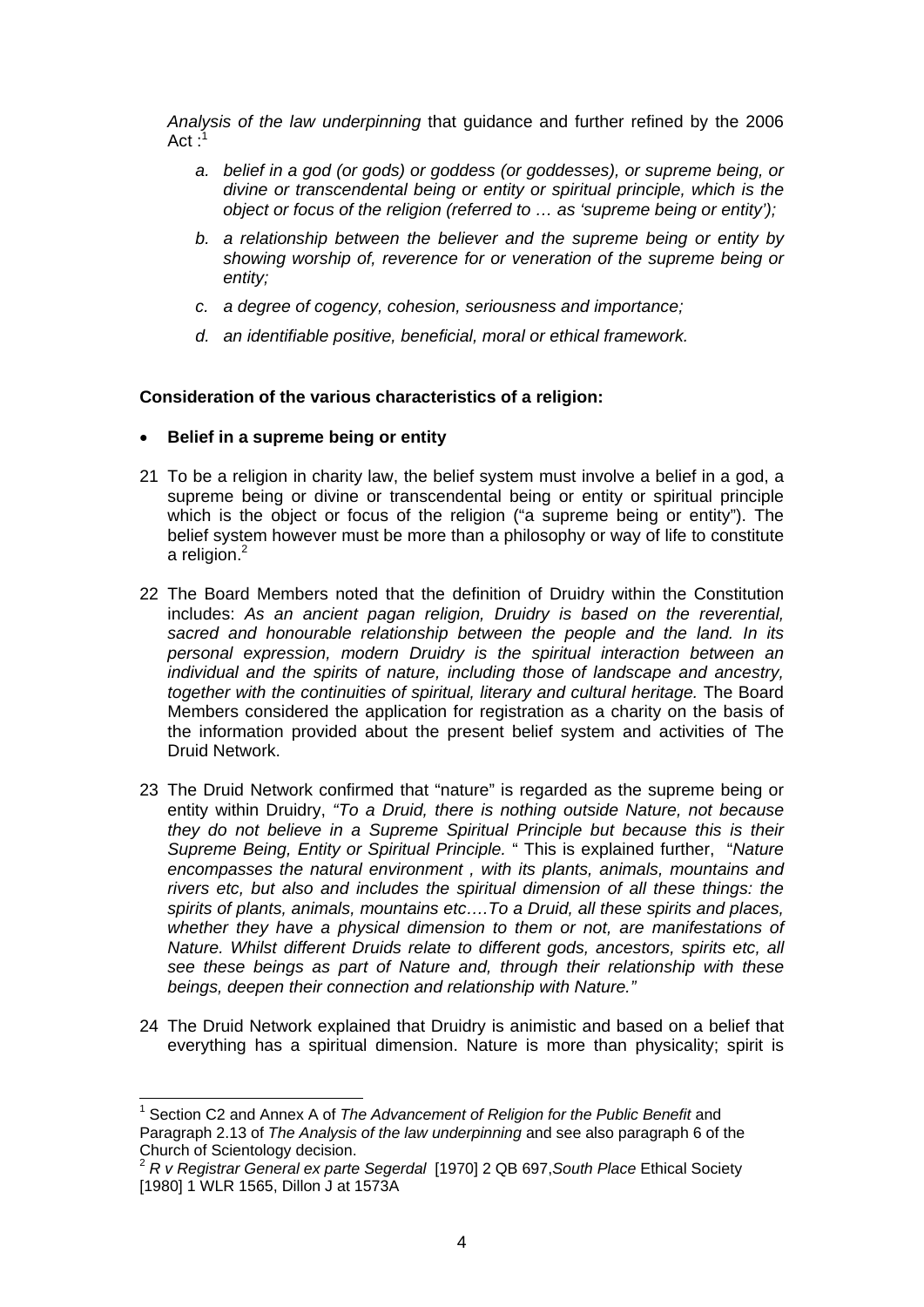inherent within nature and it is divine. They explained that the gods worshipped within Druidry exist both within and separate from the physicality of nature.

- 25 The Board Members took into account the information contained within the report prepared by Dr Graham Harvey who acknowledges there is some debate amongst academics about the use of the term "nature" and confirms that the notion of nature is far from unambiguous*.* Despite this ambiguity, he expressed the view that, within Druidry, nature clearly refers to a religious significant world.
- 26 The Board Members clarified the concept of nature and its spiritual dimension with the applicants, who confirmed that the beliefs are not simply based on a concern for the physical environment but based on a sacred and honourable relationship with nature. It is concerned with forming a relationship with nature, which Druids consider to be sacred, and through spiritual interaction there is a quest for divine inspiration, "*known as awen, the force that flows into his/her own sacred creativity of living, allowing depths of understanding and wisdom"<sup>3</sup>* . All life is considered to be sacred and this extends to humanity, the natural and built environment, the universe and everything within it. Nature is the creating and perpetual force which is all there is and ever will be. Behaviour and decisions are not based on a concern for the environment and humanity but on the basis of honouring gods and performing sacred duties. The belief in the supreme being or entity can be envisaged as both the wholeness of nature and the sacredness that is in everything, or as particular manifestations taking the form of deities and spirits. Belief in this divine entity and spiritual principle underlies Druidry.
- 27 The deities revered are identified within the Constitution as *the most powerful forces of nature (such as thunder, sun and earth), spirits of place (such as mountains and rivers), and divine guides of a people (such as Brighid, Rhiannon and Bran).* The Constitution confirms that the deities are many and varied:

*Druidry cannot be defined by or limited to the reverence of one deity or a pantheon. Thus while most within Druidry honour what are known as the Celtic named and mythologized deities, others honour Christian, Saxon, Nordic or Classical Pagan gods. Many honour animistic and conceptual forms of deity. These differences do not divide or dilute the tradition, however, for such differences are integral parts of the tradition's essential nature.* 

- 28 The Druid Network referred to information on its website to explain the concept of deities within Druidry (Annex 2).
- 29 The Druid Network's website explains that the Constitution is based upon Druidry as a religion. They are clear that Druidry is a religion that they wish to advance, although it is acknowledged that some followers may prefer to use the word "spirituality" because they do not like the connotations of the word "religion" as it applies to some monotheistic traditions.
- 30 The website explains that there is an acceptance of all gods and other religions within Druidry on the basis that *Druids are polytheistic and/or pantheistic, so their attitude is naturally pluralistic, and thus accepting of others' beliefs and ideas.*  The website clarifies that whilst Druids may be accepting of other beliefs there is a distinction between Druidry and other religions.

 3 Foreword to the Constitution The Druid Network paragraph 2(a)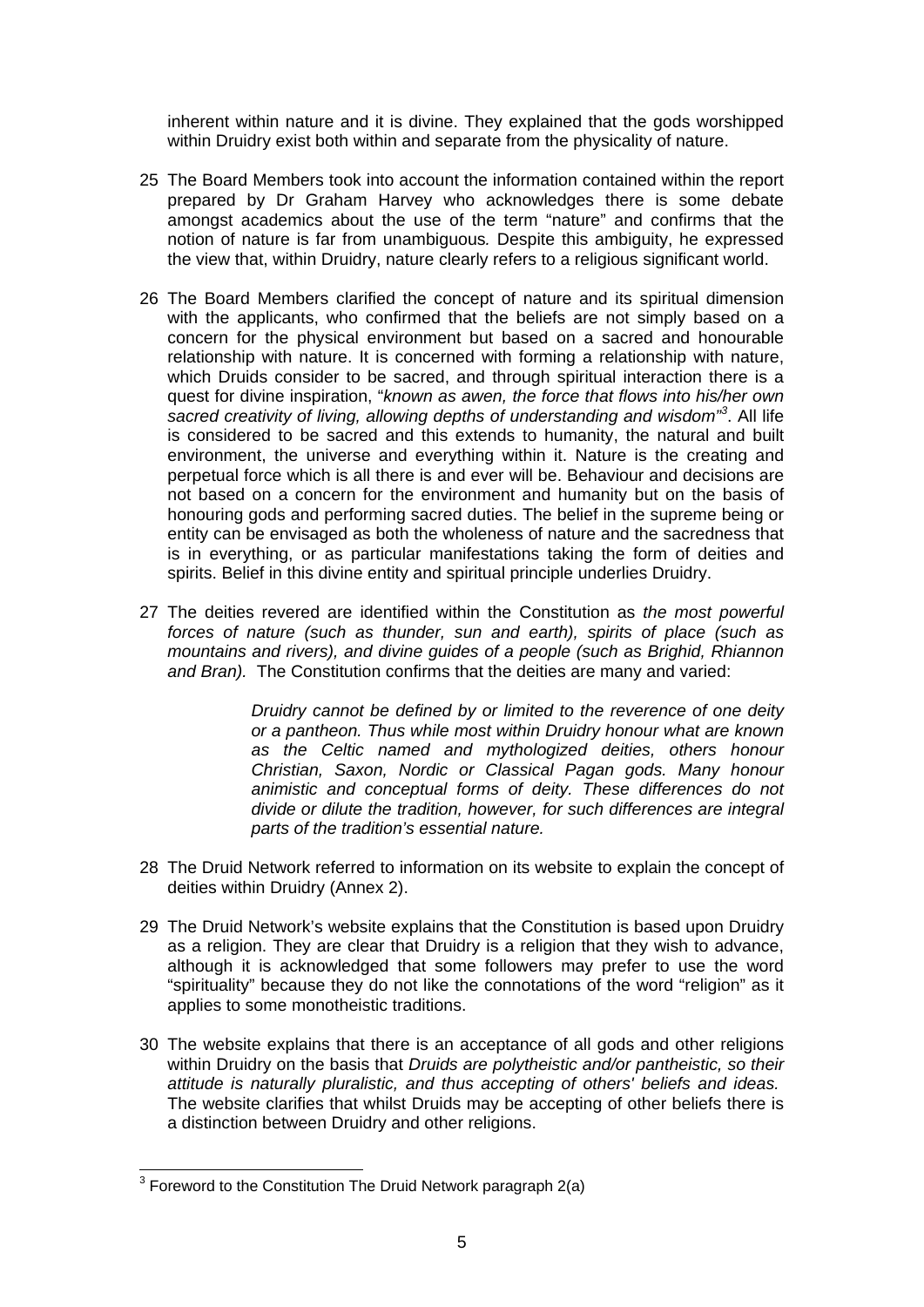*Holding a pluralistic perspective, it is possible that a Druid might find value in and respect the teachings of the Christian religion, and its heritage within Britain, including that of the Culdee or Celtic Christian Church. However, the Druid does not acknowledge deity to be existent outside of Nature, for nothing is beyond Nature: the Druidic understanding is of Nature as All, in a process of perpetual selfcreating. This is not Christianity. At the same time, it is possible for a Christian to respect the teachings of Druidry, and to perceive the whole of Nature as created by his one god, and thus profoundly sacred. However, the Christian god is supernatural, i.e. transcendent of Nature. This is not Druidry.* 

- 31 The Board Members gave careful consideration to the nature of a supreme being or entity as set out in the relevant case law as clarified by the Charities Act 2006. In particular, they were concerned to see that Druidry, as defined by the Druid Network, was not simply a way of life or philosophy but that it had a spiritual reverence, veneration and recognition of a divine being or entity or spiritual principle and therefore a religious perspective. They considered whether Druid belief, as promoted by the Druid Network, in the sacredness and spiritual dimension of nature fell within this definition. They were particularly concerned whether the existence of a divine aspect of this definition was present, given the identification of and with nature as an essential element in their belief.<sup>4</sup>
- 32 The Board Members reaffirmed the Commission's view that belief in a supreme being or entity remained a necessary characteristic of religion for the purposes of English charity law. They also reaffirmed the Commission's view that it would not be proper to specify too precisely the nature of that supreme being or entity, or to require it to be analogous to the deity or supreme being of any particular religion. Given that English law does not enquire into the nature, worth or value of religious belief, the Board Members would accept that the sincerely held belief of spirit within and arising from nature as an essential and core element of belief within Druidry, as promoted by the Druid Network, represented a divine being or entity or spiritual principle for the purposes of charity law.

#### **Worship of, reverence for or veneration of the supreme being or entity**

- 33 The Board Members looked at whether Druidry, as defined by The Druid Network, involves a relationship with the supreme being or entity which has some or all of the qualities of deep respect, homage, adoration, devotion, obeisance, submission, prayer and meditation.<sup>5</sup> It is accepted that this relationship may be spiritual in nature.
- 34 The Druid Network explained that all Druid practices are about worship, reverence and veneration of nature (seen as sacred) and its spirits and deities. The practices are aimed at strengthening the spiritual relationship with nature, and the fundamental concern is the deepening of the connection with the sacred force of life in nature. The statement of their common beliefs (Annex 3) confirms

<sup>4</sup> Annex A of *The Advancement of Religion for the Public Benefit* states: '*This relationship with the supreme being or entity is usually spiritual in nature, characterised by feelings of connectedness or unity with a force or power that is greater than the self, which is apart from the self but which may also exist within. It is this feeling of connectedness or unity that followers or adherents regard as sacred and revered.'* 

<sup>5</sup> *R v Registrar General ex parte Segerdal*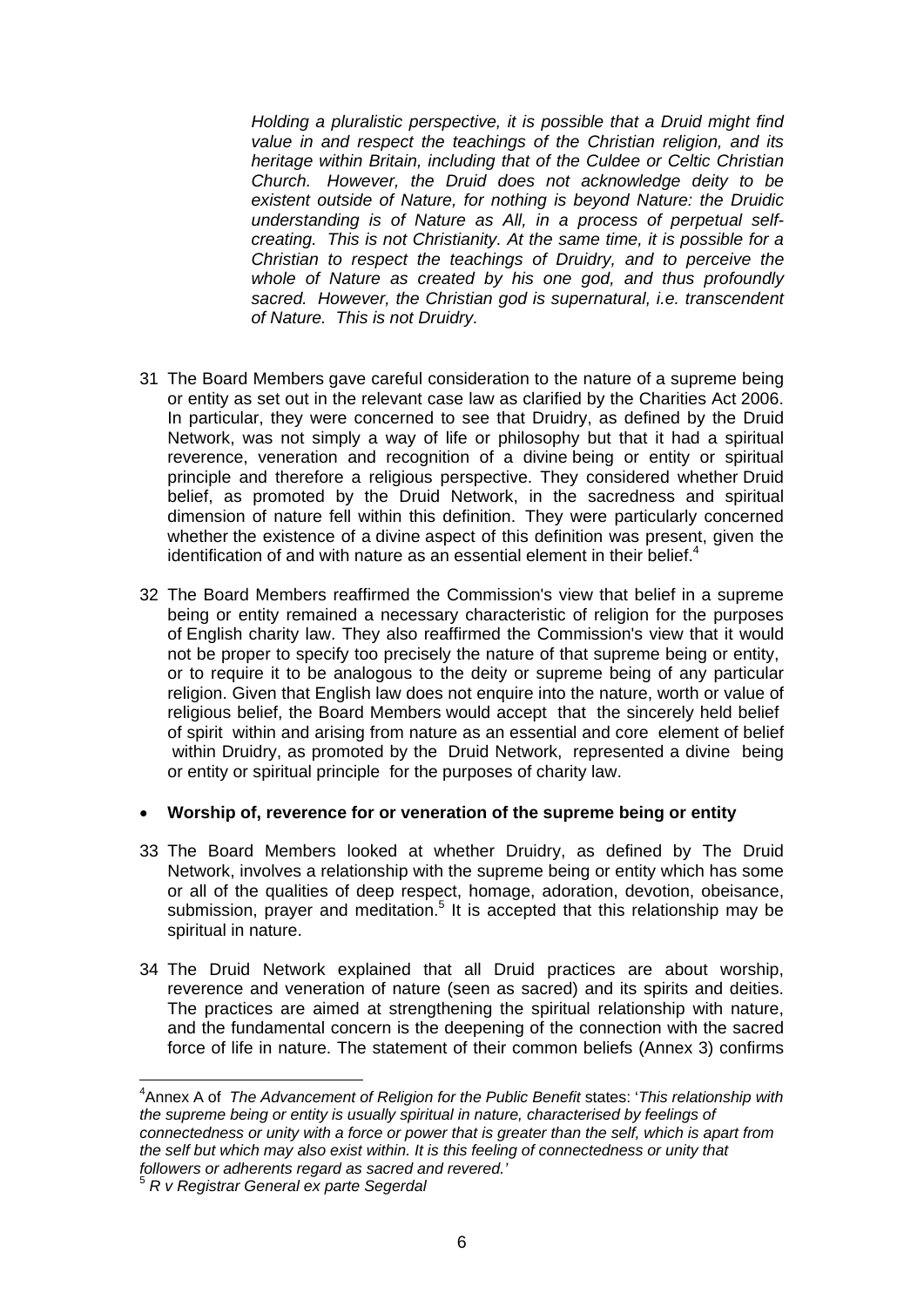"*Nature is considered to be unconditionally sacred and an expression or manifestation of deity and divinity. Everything exists as an interconnected web… All Druids honour the powers of nature…Because the gods are forces of nature, they exist within every aspect of nature. Instead of reaching to a single abstract concept of deity (a one creative supernatural god), Druids find the divine within nature: through study, ritual, music, meditation, prayer, dance."* 

- 35 The Board Members noted that the centrality of reverence for nature is exhibited within the Constitution where there are clear references to the reverence of nature and to a spiritual connection. The Constitution states "*modern Druidry is the spiritual interaction between an individual and the spirits of nature".*
- 36 The applicants confirmed that their followers honour a variety of deities; celebrate seasonal festivals and rites of passage in life; and perform rituals. Although some worship is performed outside by individuals on their own, and is of an experiential and often meditative nature, followers do attend public celebrations and rituals. The creation of communities of worshippers is said by the Druids themselves and by Dr Harvey to be characteristic of Druidry. 6
- 37 The Board Members concluded that The Druid Network does facilitate and encourage worship of, reverence for and veneration of the supreme being or entity. The relationship between followers and the supreme being or entity is spiritual in nature and characterised by feelings of connectedness with a power which is apart from and greater than the self.<sup>7</sup>

#### **Cogency, cohesion, seriousness and importance in the belief system**

- 38 The Board Members considered the public benefit guidance which confirms *"a religion must be a sincere belief system of substance or significance, capable of benefiting society, having a certain level of cogency, coherence, seriousness and importance; as opposed to a self-promoting organisation set up to promote one or two persons, or a trivial system set up for, perhaps, frivolous reasons'*. They considered the definition of '*belief'* in human rights case law which has defined *'beliefs'* as *'more than just mere opinions or deeply held feelings' which involve 'a holding of spiritual or philosophical convictions which have an identifiable formal content'.<sup>8</sup>* The promotion of religion means *"the promotion of spiritual teaching in a wide sense, and the maintenance of the doctrines on which it rests, and the observances that serve to promote and manifest it."* <sup>9</sup>
- 39 The Board Members examined the extent to which the beliefs and practices of The Druid Network constitute an organised or integrated system of belief amongst Druids and whether there is sufficient cohesion between the diverse beliefs and practices to enable a single religion and religious practice to be recognised.

<sup>6</sup> It is the public nature of the religious practice which is essential to it being charitable *Re Hetherington* [1990] Ch 1

Annex A of *The Advancement of Religion for the Public Benefit* states: '*This relationship*  with the supreme being or entity is usually spiritual in nature, characterised by feelings of *connectedness or unity with a force or power that is greater than the self, which is apart from the self but which may also exist within. It is this feeling of connectedness or unity that followers or adherents regard as sacred and revered.'* 

<sup>8</sup> Annex A of *The Advancement of Religion for the Public Benefit* and *The analysis of the law*  underpinning. Campbell and Cousans v UK {1982] 4 EHRR 293 at 304

Lord Hanworth MR in *Keren Kayemeth Le Jisroel v IRC* [1931] 2 K.B. 467, affirmed [1932] A.C. 650.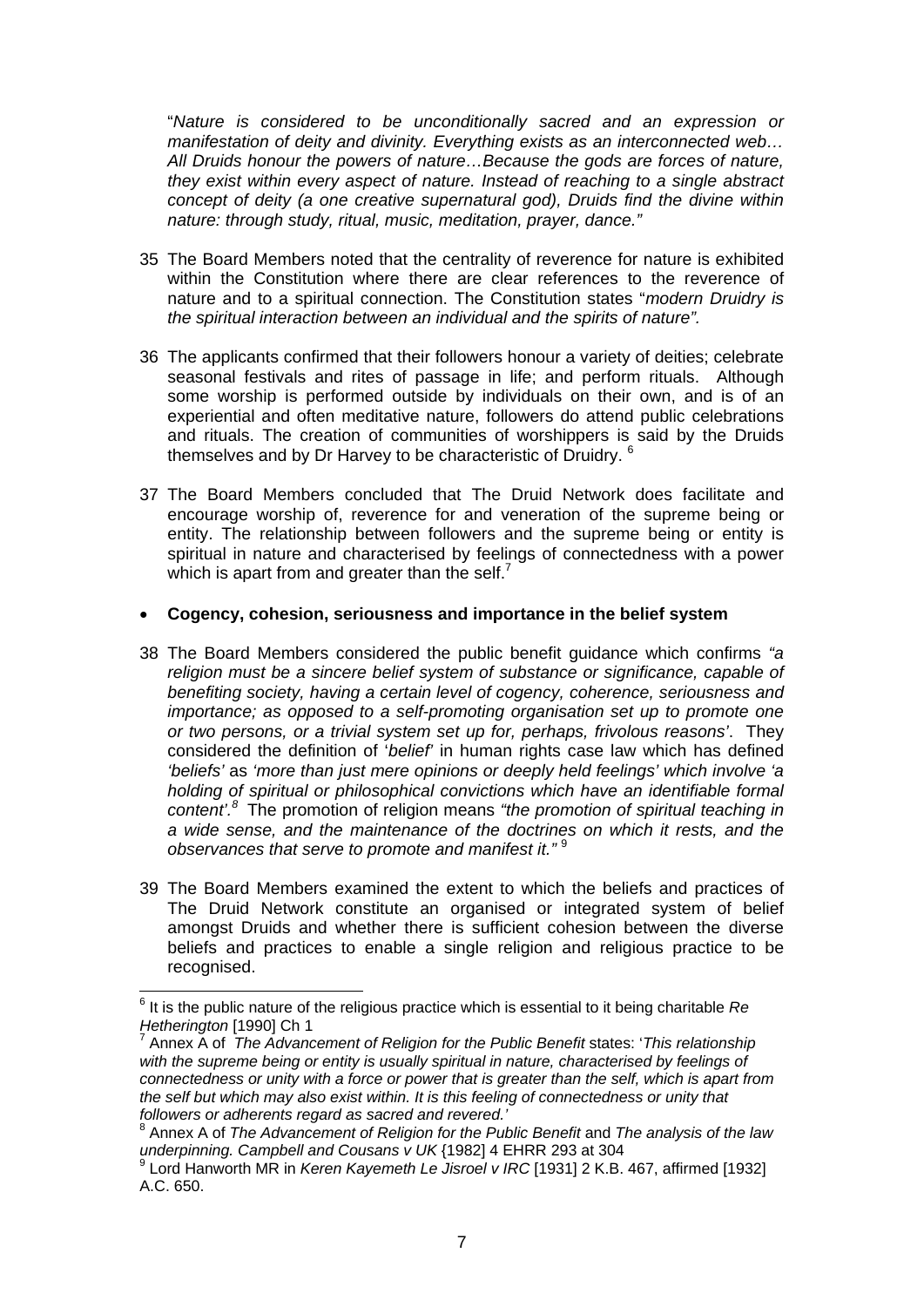- 40 The applicants confirmed that Druidry is an oral tradition which is experiential and the beliefs are not set out in any authoritive source. They acknowledge that there are differences and diversity amongst Druids because individuals take their inspiration from nature and the diversity of landscape is reflected in the practice of individuals and local groups.
- 41 The Druid Network explained that it has set out what it considers to be a definition of Druidry and its practice within the Constitution. In formulating this, the applicants consulted other Druids organisations throughout the world and canvassed their views as to the core beliefs. Those organisations were asked if they considered whether the definition was right and they all generally agreed that it was, although some might have added to it. Whilst the level of understanding may differ between followers because it is an experiential religion, the definition used by The Druid Network represents a coherent statement of the core and basic principles of Druidry. Druid groups and members who avail themselves of the services of The Druid Network are asked to confirm their assent to the definition of Druidry and its practice as set out in its Constitution.
- 42 The applicants set out what they considered to be common belief within Druidry (Annex 3) and this helped the Board Members decide there was a degree of cogency.
- 43 The applicants confirmed that all local groups are different because they take their inspiration from the locality. The operation of groups is often dependant on who facilitates it but there is an identifiable commonality of practice to include:
	- a. Eight major festivals in the year, solar and fire festivals;
	- b. Rituals at various phases of the moon;
	- c. Rites of passage naming ceremonies, welcoming newborns, starting school; weddings; funerals; honouring of the dead; rites of separation on relationship breakdown; rites of elderhood (retirement, arrival of grandchildren, menopause); dedication to their god, their work, their community;
	- d. Public gorsedd  $10$ which are free and open to public;
	- e. Grove practice<sup>11</sup> which takes inspiration from the locality; and
	- f. Private practice

- 44 Dr Harvey's report concludes that *"there is sufficient coherence among the varied expressions and experiences labelled as Druidry to be certain that this is a religious movement (not merely a loose amalgam of individual fantasies)."* He asserts that the lived practice of all religions leads to diversity and some level of differentiation. Despite these differences, he considers coherence is maintained in the practices of ritual and bardic performance by the structures of common protocols which make it easy to recognise that it is Druidic rather than any other sort of practice.
- 45 The Board Members noted there was some recognition of Druidry:

<sup>10</sup> Defined on The Druid Network website -*a Gorsedd is a gathering of bards, traditionally held on a sacred hill or mound* 

<sup>&</sup>lt;sup>11</sup> Defined on The Druid Network website - *a Grove is a group of people who come together within the Druid tradition to honour life, landscape, ancestry, heritage and each other*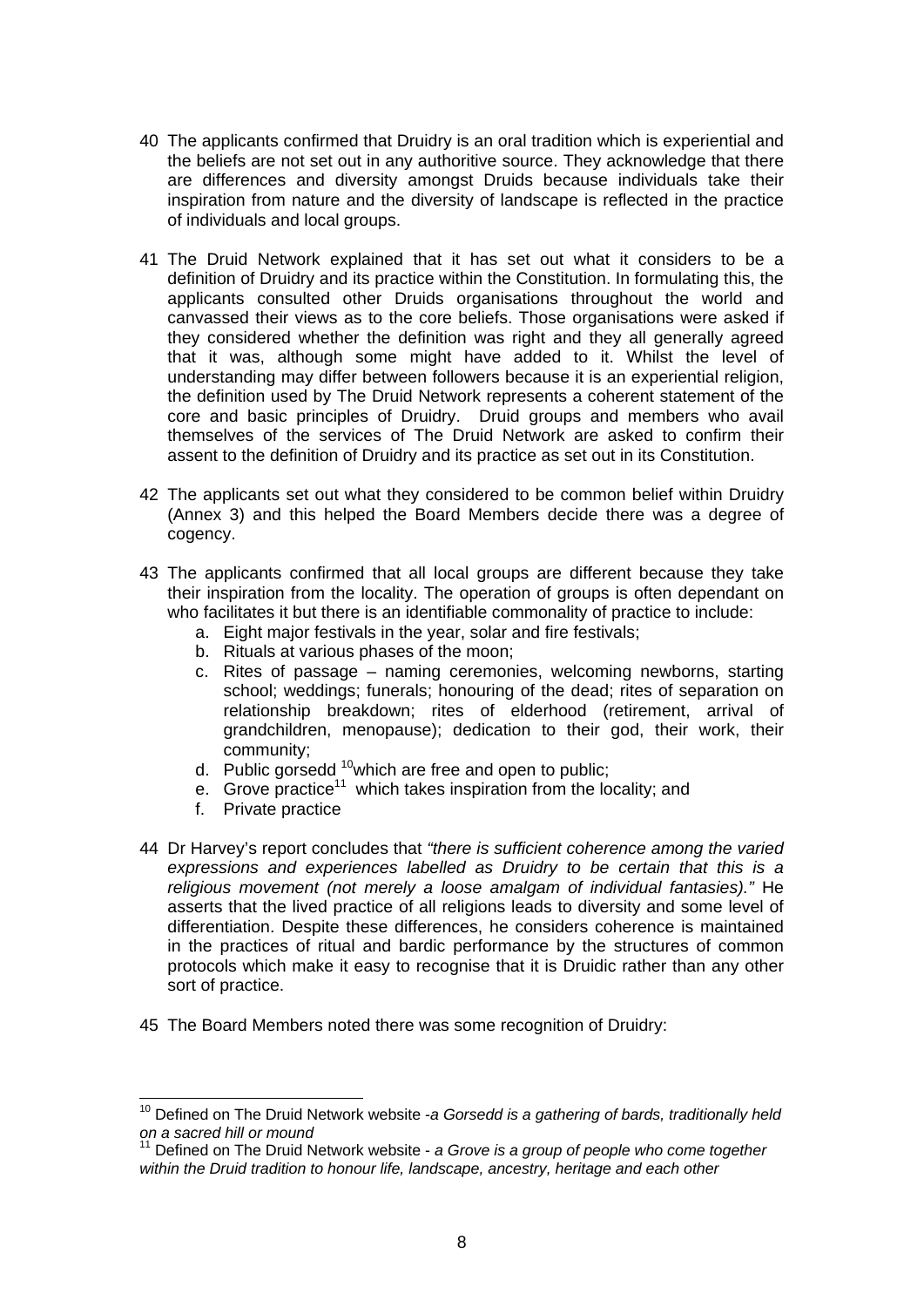- West Hertfordshire Hospitals Trust appointed a Volunteer Hospital Chaplain for Pagans and Druids;
- The Prison Service makes provision for the practice of Paganism in prisons and attendance of a Pagan Chaplain and includes Druidry within that;
- Manchester Museum has consulted The Druid Network on a number of projects including the treatment of ancient human remains;
- Dr Harvey's report confirms that Druidry "*is the subject of extensive critical study in academic departments and conferences concerned with "religion(s)" internationally".*
- 46 The Board Members clarified with the applicants the extent to which Druidry was distinct from other belief systems. The applicants recognise that Druidry may have parallels with and overlap other belief systems based on a reverence of nature but identify its distinctive characteristics as a nature spiritual tradition based on a sacred honourable relationship with nature, involving spiritual interaction, adherence to Celtic lands, worship of Celtic gods and a quest for divine inspiration. Some belief systems may have elements of Druidry but not all of its characteristics.
- 47 The Board Members gave careful consideration to the extent to which Druidry, as promoted by The Druid Network, was able to demonstrate that, as a system of belief, it manifested sufficient cogency, cohesion, seriousness and importance to be accepted as a system of religious belief. The Board Members felt that this was a particularly difficult area given the diversity of the belief as practised and promoted by The Druid Network, its oral tradition and experiential nature. The Board Members reaffirmed the Commission's view that a core system of conduct or practice in the form of doctrines and practices giving effect to the religious belief as indicative of cogency and cohesion remained a essential characteristic of religion for the purposes of English charity law . They did, however, accept that this could arise by custom and practice, as opposed to a written tradition, provided this had sufficient provenance.
- 48 Having carefully examined the beliefs and practices of Druidry, as promoted by The Druid Network, the Board Members concluded that The Druid Network had demonstrated a sufficient element of core practices and beliefs for them to conclude that the characteristics of cogency, cohesion, seriousness and importance of their religious beliefs were met. The key elements that, in the Board Members view, constitute a degree of coherence and of formal content are:
	- the belief in the supreme being or entity and the understanding that this can be revered either as a whole sacred life force, or as manifested by particular deities and spirits, as in some other religions;
	- the rationale for connecting with this sacred nature, as explained in the common beliefs at Annex 3;
	- the consequential characteristic emphasis on the importance of ancestors, of cultural heritage and of the natural environment;
	- the significant common elements of ritual and worship flowing from these beliefs; and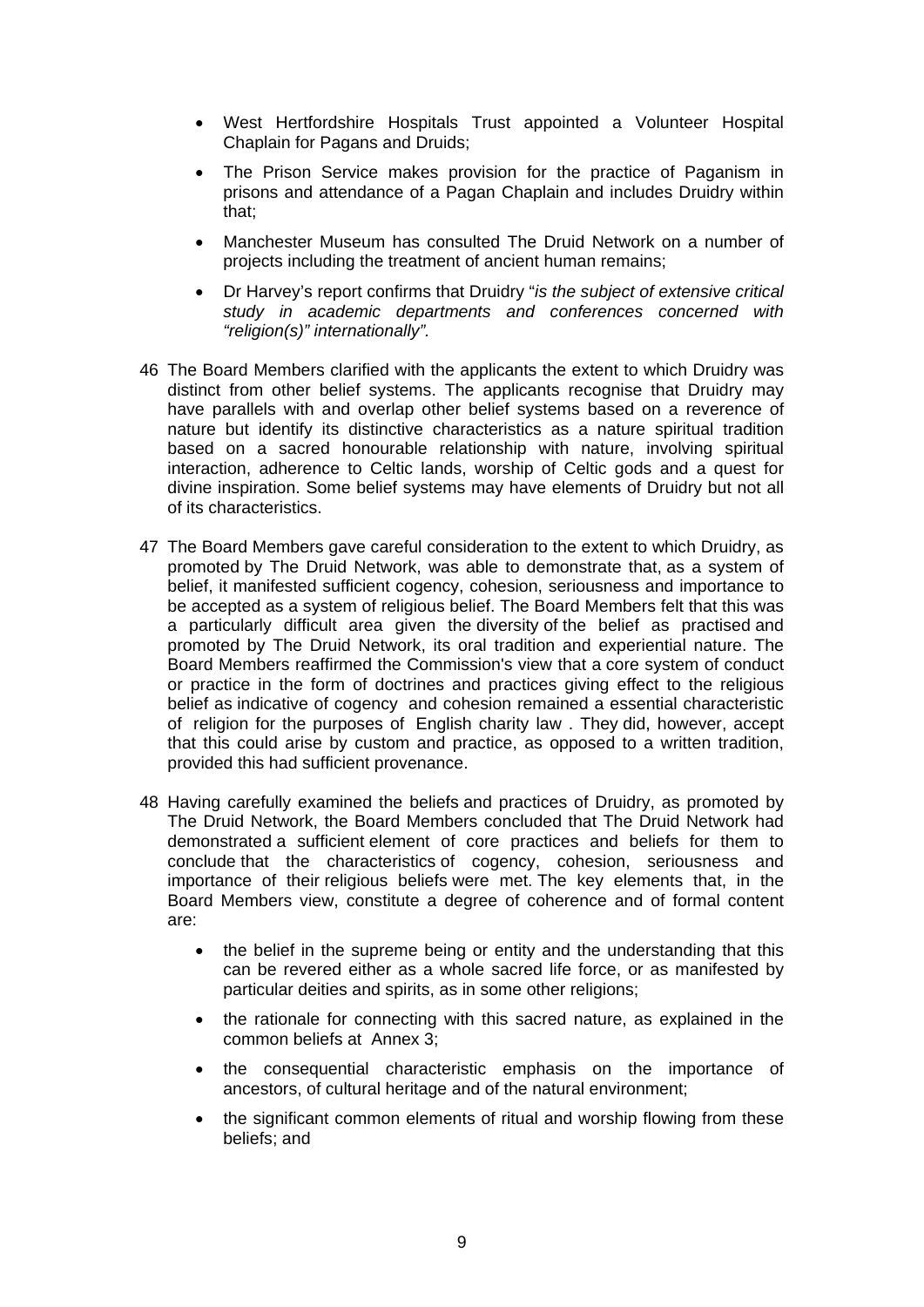- the clear integration of ethical and moral frameworks for behaviour, linked clearly to the basic belief system.
- **An identifiable positive, beneficial, moral or ethical framework promoted by the belief system**
- 49 The Board Members noted that to be charitable, a religious purpose must tend directly or indirectly to the moral and spiritual improvement of the public.  $12$  The definition of Druidry and its practice within the Constitution makes specific reference to "*reverence and respect for life itself, and the practice of seeking honourable relationship with all*". It states "*Druidic sacrifice is expressed through work that benefits the wider community and the planet as a whole, such as environmental volunteering, ethical consumerism, spiritual education, dissemination of information, caring for family and community (notably children, the sick, the elderly and dying) and creative expression".*
- 50 The Druid Network explained that the principle of honourable relationships is about living in peace and harmony with others and nature. The principles of honour, respect, truth and justice are of primary importance and constitute the basis of all Druid practice. Druid ethics are concerned with trying to restore peace and harmony which includes fostering understanding between people, upholding human and animal rights, caring for and protecting the environment, and behaving in a peaceful and positive way.
- 51 The Board Members looked at the material on the website of The Druid Network and found evidence of the promotion of ethical codes which were an integral and central part of the belief system. They are integrated explicitly in the objects of The Druid Network:

*c) Promoting the conservation, protection and improvement of the natural environment, and the understanding of how individuals might live with conscious personal responsibility with regard to the environment.* 

*d) Promoting the preservation of Heritage and Culture.* 

*e) The promotion of ethical standards of living and conduct including, but not exclusively restricted to, the promotion of human and animal rights.* 

*f) Promoting peace both within the individual, the local community and the furtherance of the cause of 'World Peace'.* 

*g) The promotion of religious harmony and diversity, interfaith dialogue and understanding.* 

52 The Druid Network actively promotes its ethical codes by the provision of information on ethical living and caring for the environment guiding people in making choices in their daily living. Through its website it promotes opportunities provided by The Druid Network to participate in environmental projects such as tree planting and preservation of woodlands and promotes the work of other organisations engaged in caring for the environment, to at least one of which it has also made donations. The website contains articles on ethics, environmentalism and interfaith activities within Druidry and encourages people to act consistently with these. Through this they raise awareness of personal

<sup>1</sup> 12: *Cocks v Manners* [1871] LR 12 Eq 574, 585 per Wickens V-C.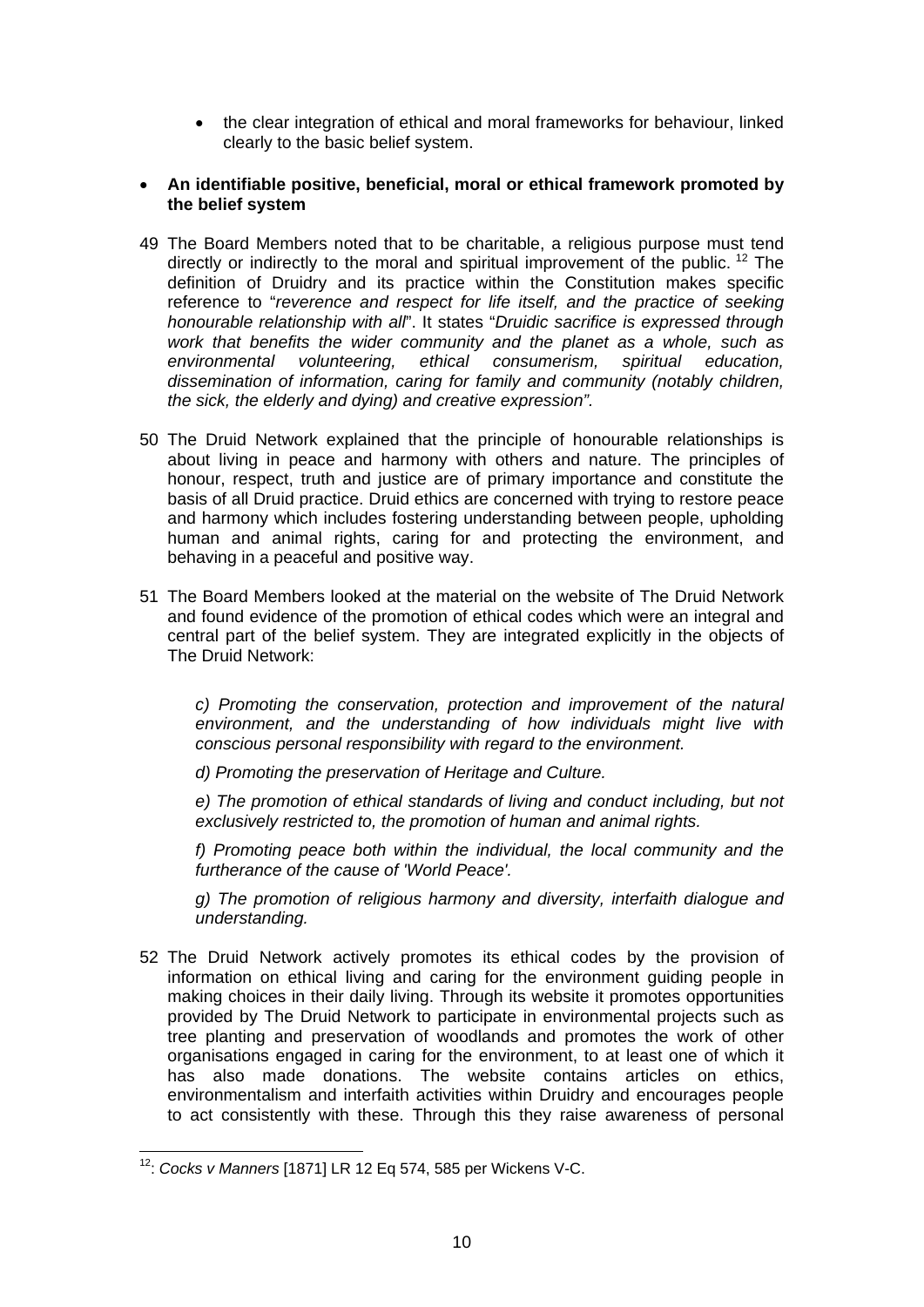development and responsibility, caring for and interaction with the community, animal welfare, human rights, social and religious diversity. The material on the website increases awareness and understanding of British heritage, literature and history. Their work includes promoting public access to and the protection and preservation of ancient monuments and artifacts. The Druid Network produced evidence to show their extensive work with Manchester Museum on a number of projects in support of its exhibitions. They have an Interfaith Co-ordinator and participate in interfaith groups. Volunteering is promoted as a way of furthering their beliefs; the website states: "*From a Druidic point of view, volunteering allows us to serve our communities and gives us a sense of wellbeing – a satisfaction that you touch the web honourably, that your actions directly improving other places, people or creatures."* Further details are outlined in the Public Benefit section below.

53 The Board Members concluded that there is evidence of an identifiable positive beneficial ethical framework promoted by The Druid Network that is capable of having a beneficial impact on the community at large.

### **Summary of consideration of the various characteristics of a religion**

54 The Board Members were satisfied that:

- there is sufficient belief in a supreme being or entity to constitute a religion for the purposes of charity law;
- there is evidence of worship of, reverence for and veneration of the supreme being or entity;
- there is a sufficient element of core practices and beliefs to conclude that the characteristics of cogency, cohesion, seriousness and importance of their religious beliefs were met; and
- there is evidence of an identifiable positive beneficial ethical framework that is capable of having a beneficial impact on the community at large
- 55 It was evident that the belief and practises are being advanced through the provision of information on the principles and practice of Druidry and inspiring and facilitating that practice.
- 56 The Board Members concluded that the aim does fall within s2 (2) (c) of the descriptions of purposes in the Charities Act 2006, the advancement of religion, and is capable of being charitable subject to meeting the public benefit requirement.

# **Public benefit**

1

57 The Board Members noted that the law has changed following the introduction of the 2006 Act to remove the presumption of the public benefit requirement for charities established for the advancement of religion.<sup>13</sup> All charities now need to provide evidence of public benefit consistent with the principles of public benefit

<sup>&</sup>lt;sup>13</sup> Section 2 (1) Charities Act 2006. *"When, however, the question is whether a particular gift for the advancement of religion satisfied the requirement of public benefit, a question of fact arises which must be answered by the court in the same manner as any other question of fact i.e. by means of evidence cognisable by the court" Gilmour v Coats* [1948] Ch 340 C.A. Lord Greene MR at page 347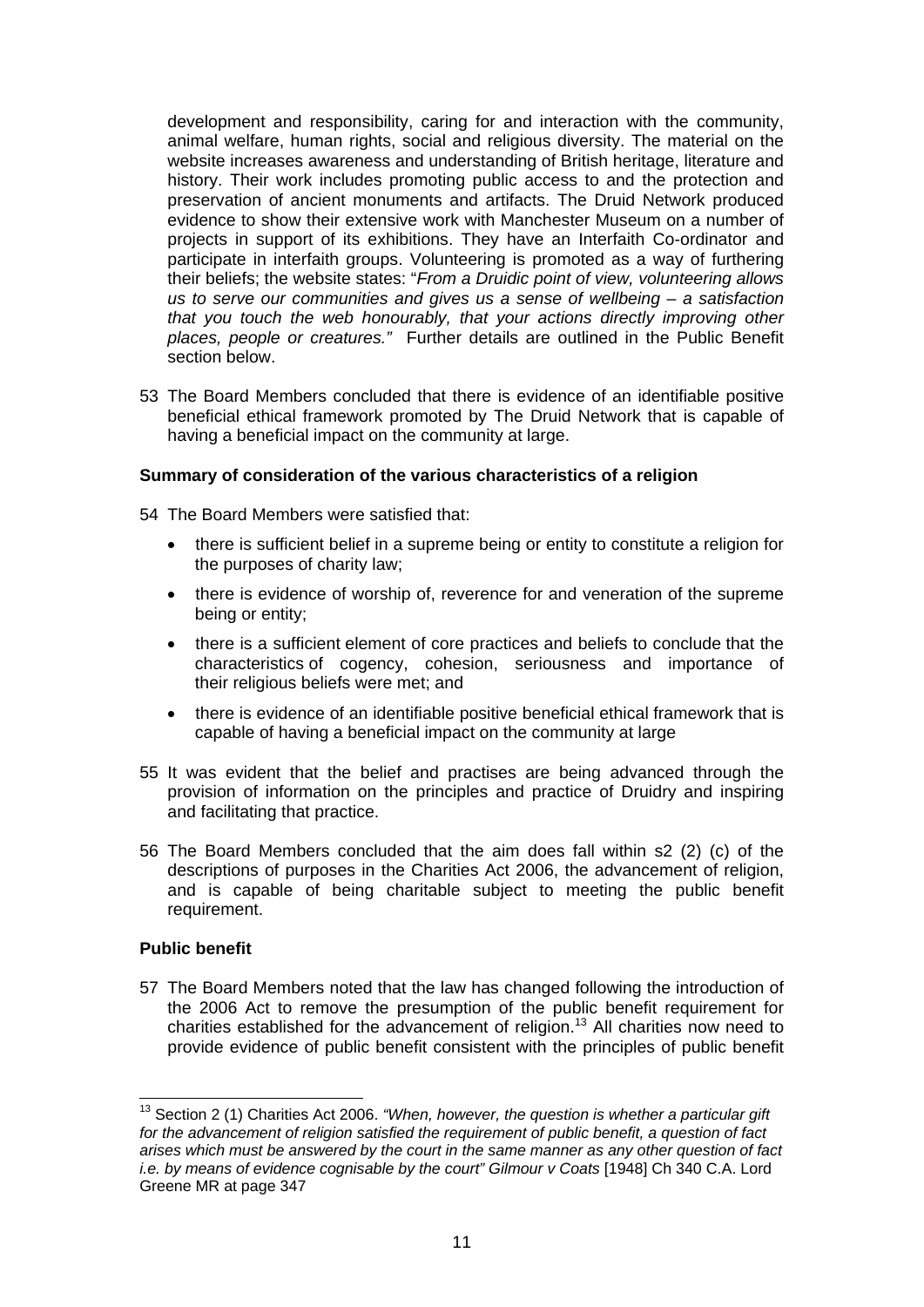as explained in the Commission's statutory guidance on Public Benefit<sup>14</sup>. The Board Members considered the law and principles set out in its public benefit guidance including the legal underpinning.

- 58 The Board members noted that the burden is upon organisations to demonstrate both its impact upon the community and that the impact is beneficial.<sup>15</sup> They noted the principles emerging from the legal authorities, as set out in the Church of Scientology decision, as follows:
	- A gift for the advancement of religion must be beneficial to the public (or a sufficient section of the public)<sup>16</sup> and not simply for the benefit of the adherents of the particular religion themselves.<sup>17</sup>
	- It is settled law that the question whether a particular gift satisfies the requirement of public benefit must be determined by the court and the opinion of the donor or testator is irrelevant.<sup>18</sup>
	- The court must decide whether or not there is a benefit to the community in the light of evidence of a kind cognisable by the court.<sup>19</sup>

## *Principle 1:* **There must be an identifiable benefit or benefits - Principle 1a: It must be clear what the benefits are and Principle 1b: The benefits must be related to the aims.**

- 59 The Druid Network provided a schedule of beneficial activities and evidence of these in support of the application which may be summarised as follows:
	- The provision of information on the practice of Druidry to the public through its website
	- Facilitating the practice of Druidry through conferences, camps, workshops, retreats and courses, and through its affiliated groups.
	- Promoting the preservation of heritage and culture by increasing awareness and appreciation of and teaching about heritage and helping to protect heritage/monuments.
	- Promoting conservation and preservation of the environment by encouraging people to live more ethically and providing opportunities for people to engage in environmental projects.
	- Promoting personal development and ethics by promoting ethical standards of living; emphasising the importance of individual responsibility and interaction within families and communities; promoting social and religious diversity.
	- Promoting peace within the individual and the local community.
	- Promoting involvement in interfaith projects
	- Supporting the formation and running of local groups and facilitating communication between groups. Putting the public in contact with groups.
- 60 The Board Members considered the evidence provided by the applicants in support of the application, looked at the website and took into account the evidence at paragraphs 51 and 52 above. They noted the public benefit guidance confirms that "*The benefits to the public should be capable of being recognised, identified, defined or described but that does not mean that they also have to be capable of being quantified. Benefits that can be quantified and measured may*

<sup>&</sup>lt;sup>14</sup> Charities and Public Benefit, available on the Commission's website

<sup>&</sup>lt;sup>15</sup> Coats v Gilmour supra<br><sup>16</sup> National Anti-Vivisection Society v IRC [1948] AC 31<br><sup>17</sup> Holmes v Attorney General The Times February 12th 1981

<sup>&</sup>lt;sup>18</sup> *Re Hummeltenberg* [1923] 1 Ch 237 and *National Anti-Vivisection Society v IRC* supra <sup>19</sup> *Gilmour v Coats* supra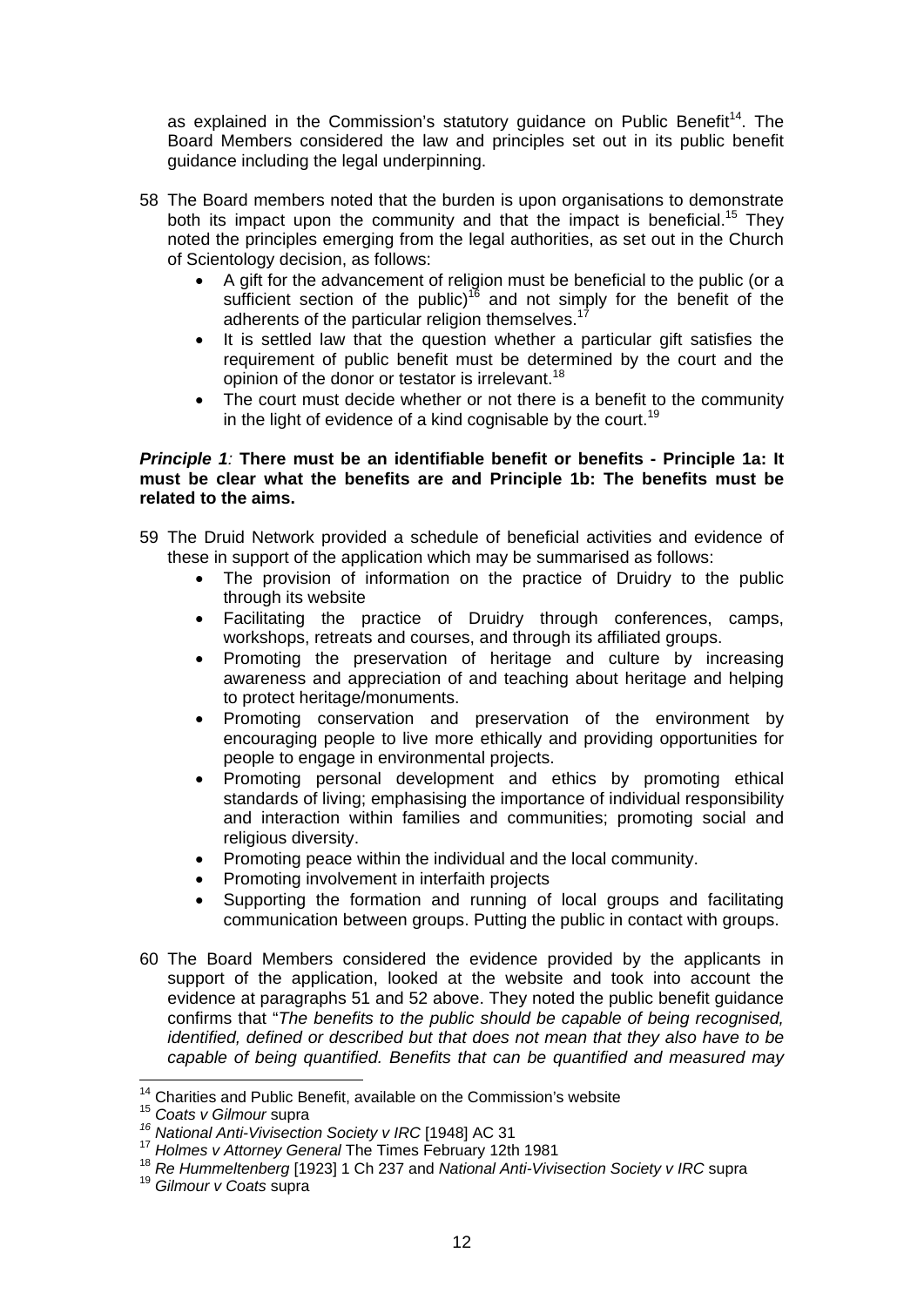*be easier to identify but we also take non-quantifiable benefits into consideration, provided it is clear what the benefits are*."<sup>20</sup>

- 61 The Board Members considered there are benefits which are identifiable and related to the aim which include:
	- The provision of public rituals and ceremonies;
	- The provision of material on the internet to promote the beliefs and practices of Druidry;
	- Supporting existing Druid groups and the formation of new groups;
	- Contributing to the preservation of ancient monuments and artefacts and promoting public access to these;
	- Involvement in environmental projects such as tree planting and protection of ancient woodlands;
	- Financial support for environmental projects;
	- Raising awareness and developing understanding of ethical and environmental issues, peace and human rights and encouraging people to act in ethical and responsible ways;
	- Encouraging volunteering and providing opportunities for volunteering
	- Involvement in interfaith activities; and
	- Providing information about British heritage, literature and history
- 62 The Board Members were satisfied that there are clear identifiable benefits which are related to the aims and are sufficient to enable them to conclude that The Druid Network does meet these sub-principles. They were satisfied that The Druid Network demonstrated its positive and beneficial impact upon the public.

#### **Principle 1c: Benefits must be balanced against any detriment or harm.**

- 63 The public benefit guidance confirms that an organisation's public benefit will be affected where there is evidence of significant detriment or harm from what the organisation proposes to do, or practices, which outweigh the benefits of the organisation carrying out its aims.<sup>2</sup>
- 64 The Druid Network acknowledges that there may be public misconceptions about Druidry and the Constitution addresses this:

*While sacrifice is a core notion within most world spiritual traditions, within Druidry it is confused by historical accounts of the killing of both human and animal victims. No such practice is deemed acceptable within modern Druidry. What is sacrificed within the tradition today is that which we value most highly in life and hold to with most passion: time, security, certainty, comfort, convenience, ignorance, and the like. Indeed, most Druidic sacrifice is expressed through work that benefits the wider community and the planet as a whole, such as environmental volunteering, ethical consumerism, spiritual education, dissemination of information, caring for family and community (notably children, the sick, the elderly and dying) and creative expression.* 

<sup>&</sup>lt;sup>20</sup> Section D2 of The Advancement of Religion for the Public Benefit

<sup>&</sup>lt;sup>21</sup> Practices or doctrines that are adverse to the foundations of religion or subversive to morality or are illegal cannot be for the benefit of the public *Thornton v Howe*[1862] 31 Beav 14 and *Re Watson* [1973] 1 WLR 1472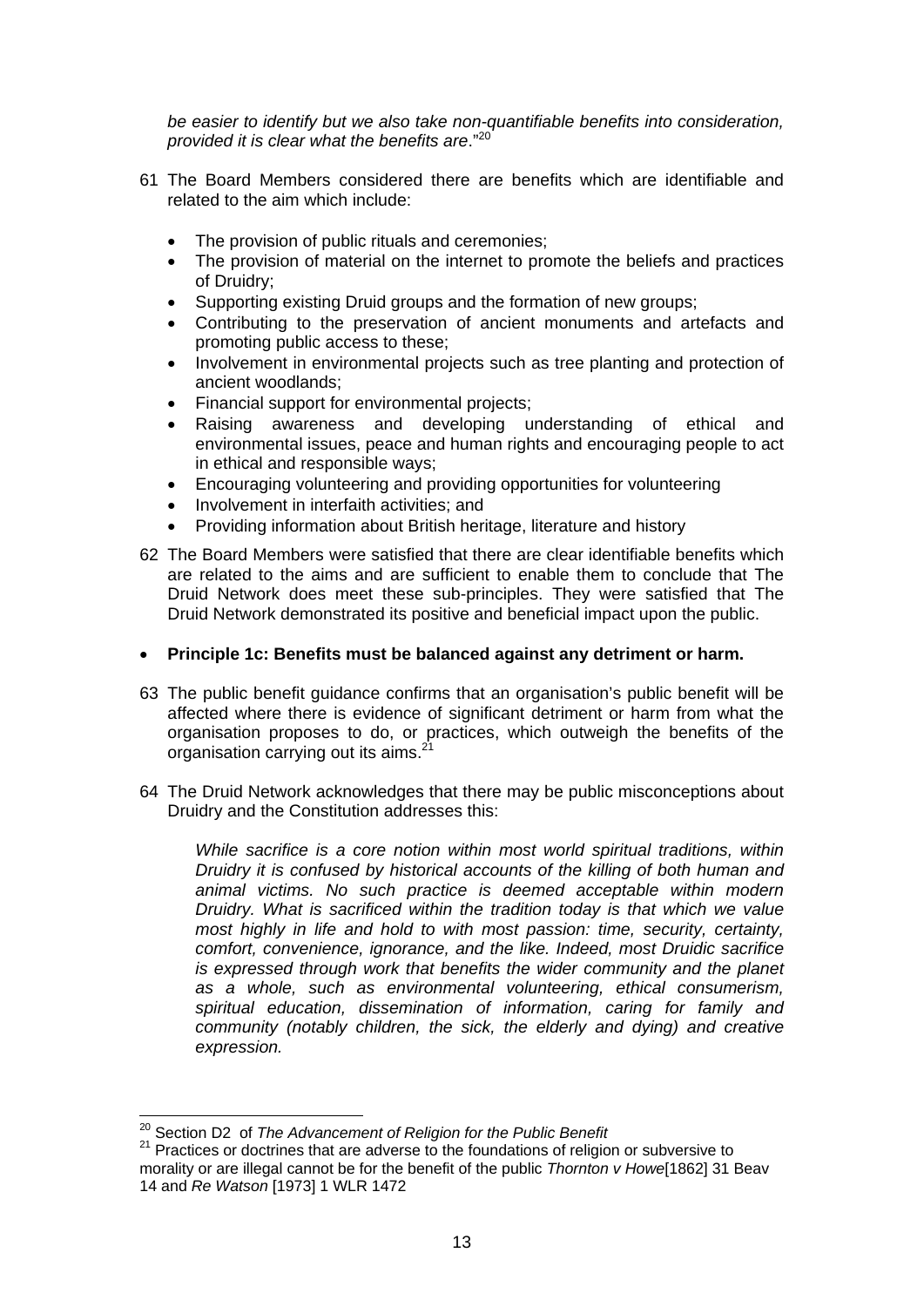- 65 Dr Graham commented on the notion of sacrifice, in his report, describing it as "*benefitting others before oneself*". The Board Members accepted this was a core belief and practice of many religions.
- 66 The Board Members noted that The Druid Network has adopted a child protection policy.
- 67 The Board Members found no evidence of any significant detriment or harm arising from the beliefs and practices of The Druid Network and that there was nothing under this sub-principle that would affect the assessment of public benefit in this case.
- **Principle 2: Benefit must be to the public, or a section of the public Principle 2a: The beneficiaries must be appropriate to the aims and Principle 2b: Where benefit is to a section of the public, the opportunity to benefit must not be unreasonably restricted by geographical or other restrictions.**
- 68 The Board Members considered the extent to which the beliefs are adopted and practised. The Druid Network confirmed its membership was currently 350 but emphasised that it is not a member focussed organisation. It delivers benefits beyond its membership by providing information to the wider public and it has had 1300 members past and present. The applicants did not know how many people are practising Druids but refer to information provided by the BBC in 2003 confirming numbers to be in the region of 10,000 in the UK.<sup>22</sup>
- 69 The Board Members noted that membership is open to all who wish to join and the opportunity to learn about Druidry is open to the public through the website. The Druid Network supports groups in the provision of public rituals and ceremonies. It provides speakers and works in consultation with other bodies when a Druidic perspective is required.
- 70 The Druid Network confirmed that some local groups limit the number of members where they are unable to devote time to give instruction to new members. In these instances, people are offered advice and assistance in finding an alternative group or in setting up new groups. The Druid Network assists by supporting the formation and running of local groups.
- 71 The applicants also confirmed that some local groups teach Druidry through a series of grades but these are not an intrinsic part of Druid practice. Some have a process of initiation following the completion of a course of lessons at which their achievement is acknowledged and they are offered free entry to the next level. The Board Members recognised that there may be some occasions when people need to have reached a certain level of attainment to participate in events, but considered that this is not uncommon within other religions.
- 72 The Board Members clarified with the applicants the accessibility of local groups to the public and the applicant's support of groups. The Druid Network confirms on its website that it will not support exclusivity and stated that it will not support any organisation or event that expresses exclusivity or is closed to the general

 $\overline{a}$ 

<sup>&</sup>lt;sup>22</sup> The Analysis of the law underpinning The Advancement of Religion for the Public Benefit at paragraph 3.21 explains that *"the actual number of people who can benefit at any one time can be quite small as long as anyone who could qualify for the benefit is eligible"* see L*e Cren Clarke* [1996] 1 All ER 715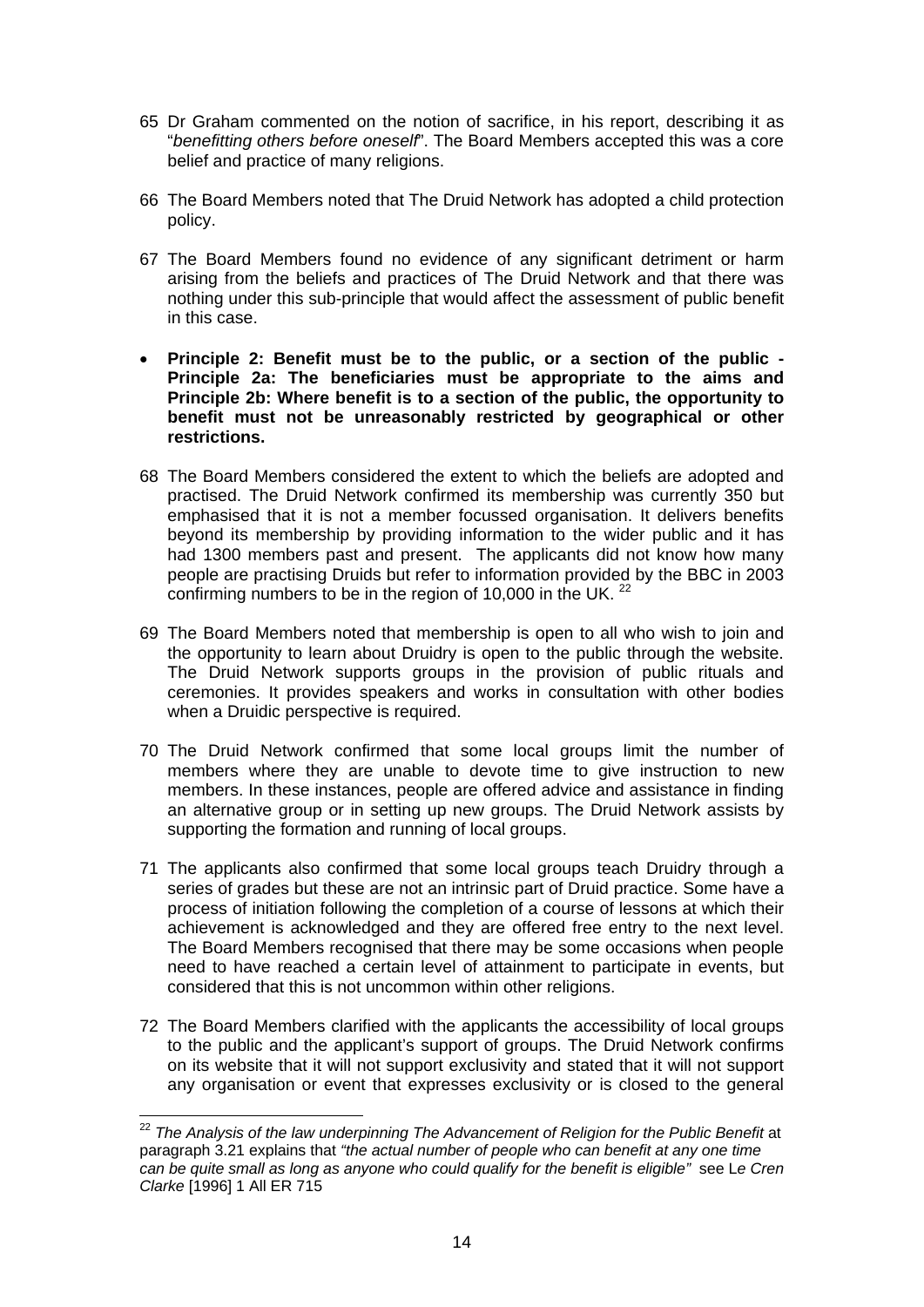public. The Druid Network assess all groups unknown to it to ensure they are not exclusive and all listings and requests for funding are monitored to ensure this requirement is met. The applicants confirmed that The Druid Network would not accept exclusive organisations into membership.

- 73 Although individuals do engage in solitary religious practice in common with many other religions, followers do practice in groups within local groups and at public gorsedd. 23 The applicants explained that their beliefs place great emphasis on communal practice consistent with their belief in the importance of the community.<sup>24</sup>
- 74 The Board Members noted that the Commission had questioned whether there are private practices which are not available to all, in light of the statement within the definition of Druidry and its practice at Annex 1:

*Although there are groups within the tradition who value their privacy, Druidry is not an occult tradition. A good part of its practice is openly celebrated. Some within the tradition share its essential tenets through public ritual in ceremonies marking the seasonal festivals that are open and free to all. Examples include the gorseddau at Avebury and Stonehenge (Wiltshire). As is true of any mystical religious tradition, the deeper mysteries and practices that would be confusing or detrimental to the novice are retained in the privacy of personal practice and close relationships* 

75 The applicants assured the Commission that not everyone wishes to explore the tradition to its full depth but the opportunity to learn all aspects of Druidry is available to everyone. In order to overcome any misunderstandings that might arise the applicants suggested alternative wording as follows:

*"Most Druidic practice is celebrated openly. Public ritual ceremonies marking the seasonal festivals are open and free to all. Examples of these include the gorseddau at Avebury and Stonehenge (Wiltshire). Many Groves or individuals practise quiet ritual and meditation in public places, whether that be city parks, open beaches, forests or stone circles, while some prefer the privacy and convenience of their homes and gardens for prayers, ritual and meditation. There are no occult, secret or hidden practices within Druidry; teachings are open to all."* 

The Board members considered that this alternative wording was preferable and the Constitution should be amended to incorporate this.

- 76 The Board Members concluded that the beneficiaries are appropriate to the aim and that the opportunity to benefit is not unreasonably restricted by geographical, religious, membership or other factors and these sub-principles are met
- **Principle 2b: Where benefit is to a section of the public, the opportunity to benefit must not be unreasonably restricted by ability to pay any fees charged and Principle 2c: People in poverty must not be excluded from the opportunity to benefit.**

<sup>23</sup> Fostering individual private religious practice is not charitable: *Gilmour v Coats; Hoare v Hoare*[1886] LT 147; *Re White* [1893] 2 Ch 41; *Cocks v Manners* [1871] LR 12 Eq 574<br><sup>24</sup> Religious services that are open to the public are capable of conferring public benefit because of the edifying and improving effect on those who attend *Re Hetherington* [1990] Ch 1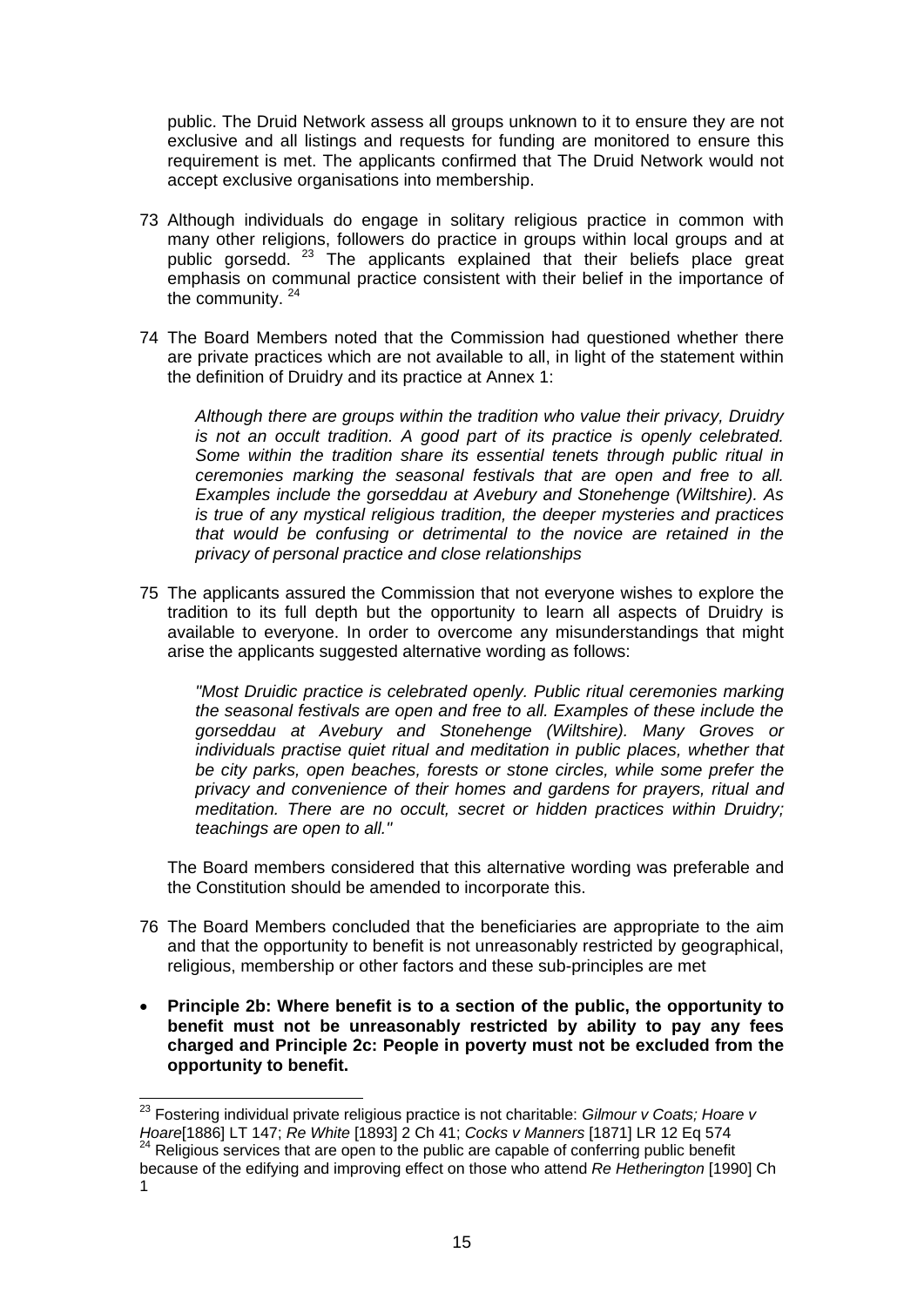- 77 The Board Members noted that The Druid Network provides free access to information and materials on its website and this is its predominant activity. The Druid Network confirmed it provides public rituals free or at low fees that the majority of people can afford. The membership fees of The Druid Network are £10 per annum. Concessionary membership is available to non-waged and disabled persons and is currently set at £3 for paper free and £5 for postal membership. The fees are considered to be low on the basis that the majority of people could afford them.25 The applicants positively confirmed that cost would not be a barrier to membership or its services. It also operates a sponsorship learning fund to members and non-members to provide access to courses and events.
- 78 The Board Members concluded the opportunity to benefit is not unreasonably restricted by ability to pay and people in poverty are not excluded from the opportunity to benefit and that these sub-principles are met
- **Principle 2d: Any private benefits must be incidental.**
- 79 The Board Members looked at the potential for private benefit arising from The Druid Network carrying out its aim and did not identify any issues of private benefit. The Druid Network confirmed that none of the trustees are paid and all who offer their services to the running of the organisation do so voluntarily.
- 80 The Board Members concluded that this sub-principle is met.

#### **Conclusion**

81 Having concluded that all of the public benefit principles are fulfilled, the public benefit requirement is met**.** The Board members concluded that The Druid Network is established for exclusively charitable purposes for the advancement of religion for the public benefit.

<sup>1</sup> <sup>25</sup> *Public Benefit and Fee Charging* Low fees**:** fees that most people could afford. What might be regarded as a 'low fee' will be considered in the context of an individual charity's circumstances, such as the social and economic circumstances of the people in the country in which it operates. C1 where a charity charges low fees that most people can afford, then the fee-charging is unlikely to give rise to public benefit difficulties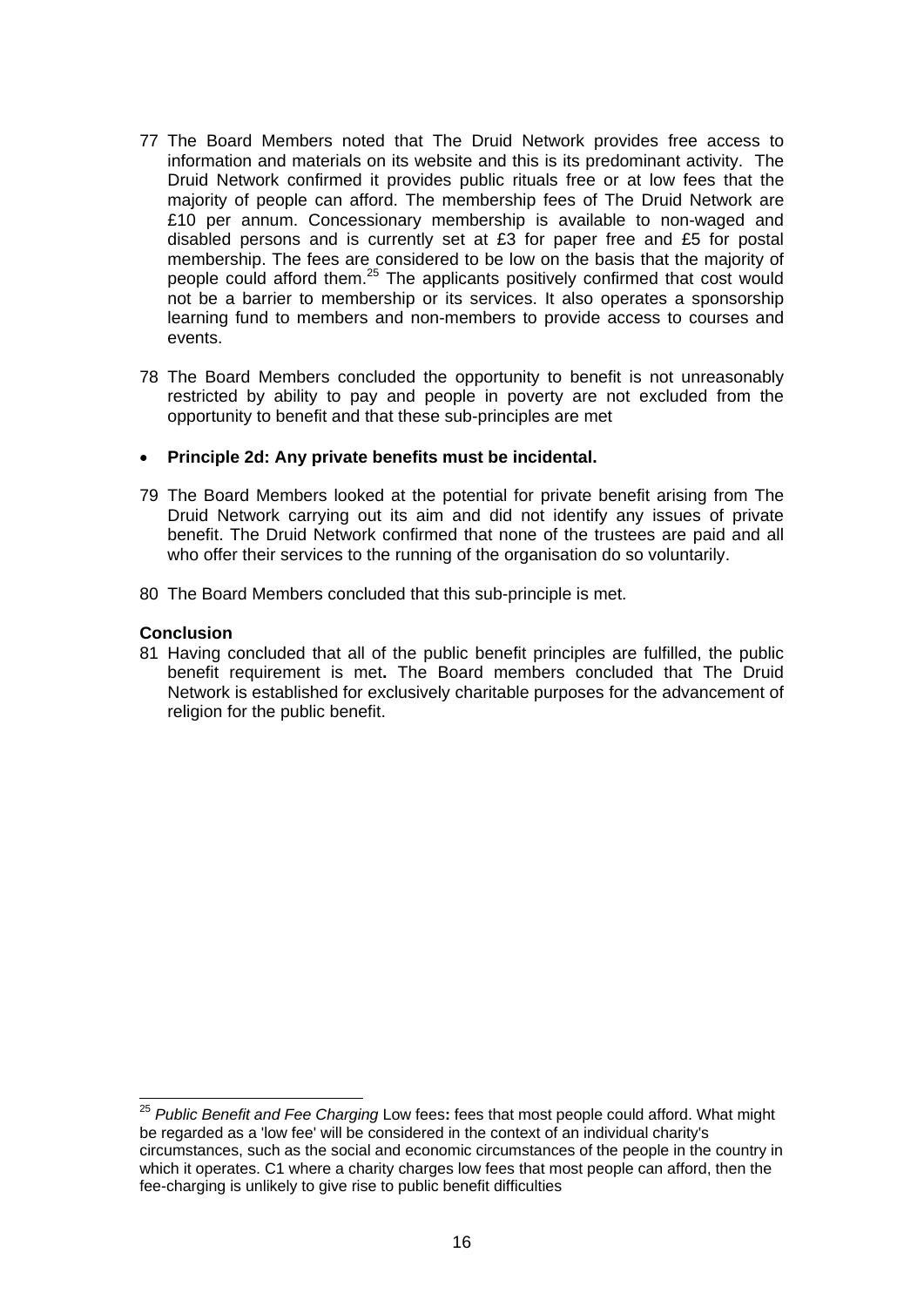### **The definition of Druidry and its practice as used by the Druid Network**

*The definition of Druidry and its practice as used by The Druid Network (also referred to as 'The Network'), laid down for the purposes of its Constitution.* 

*1) Druidry was the native spiritual tradition of the peoples who inhabited the islands of Britain and Ireland, spreading through much of Europe. Though many consider it to have been a religion or political force that came to Britain with the influx of culture concurrent with the Iron Age, it is increasingly understood, and within the Network acknowledged, to be of an older indigenous if ever-evolving religious tradition sourced within these islands.* 

*2) a) As an ancient pagan religion, Druidry is based on the reverential, sacred and honourable relationship between the people and the land. In its personal expression, modern Druidry is the spiritual interaction between an individual and the spirits of nature, including those of landscape and ancestry, together with the continuities of spiritual, literary and cultural heritage.* 

*b) Through this reverence, Druidic practice is based on honour for the ancestors, considered sacred. In ancestral stories, in human nature and life's patterns, in the long river of history, in poetry and music, the Druid finds the divine inspiration known*  as awen, the force that flows into his/her own sacred creativity of living, allowing *depths of understanding and wisdom.* 

*c) Through this reverence, Druidic practice seeks too to understand the patterns of nature outside humanity, within our environment, honouring the powers of nature as wholly sacred. All life is deemed to be unconditionally sacred, bearing its own intrinsic validity and purpose.* 

*3) Those who practise Druidry do so through a deep spiritual connection perceived and experienced with this land and culture, either directly (as residents) or through links and empathies of ancestry, literature, art, history, heritage, philosophy and mythology. So does Druidry continue to grow, not only in Britain, but all around the world.* 

*4) Though many shy away from the word 'religion' with its connotations of political monotheism and authority, preferring the word spirituality, Druidry is a religion. Its practitioners revere their deities, most often perceived as the most powerful forces of nature (such as thunder, sun and earth), spirits of place (such as mountains and rivers), and divine guides of a people (such as Brighid, Rhiannon and Bran).* 

*5) a) Druidry cannot be defined by or limited to the reverence of one deity or a pantheon. Thus while most within Druidry honour what are known as the Celtic named and mythologized deities, others honour Christian, Saxon, Nordic or Classical Pagan gods. Many honour animistic and conceptual foams of deity. These differences do not divide or dilute the tradition, however, for such differences are integral parts of the tradition's essential nature.* 

*b) The spirits of a place bring the richness of ecological diversity, encouraging us to experience the wealth of different ecosystems, from moorland to meadows, mountains to wetlands. So does reverence for life and nature engender a diversity of practice in those expressing devotion and seeking to live in sacred relationship with the spirits of a place. Thus is locality another factor that brings diversity to the tradition.*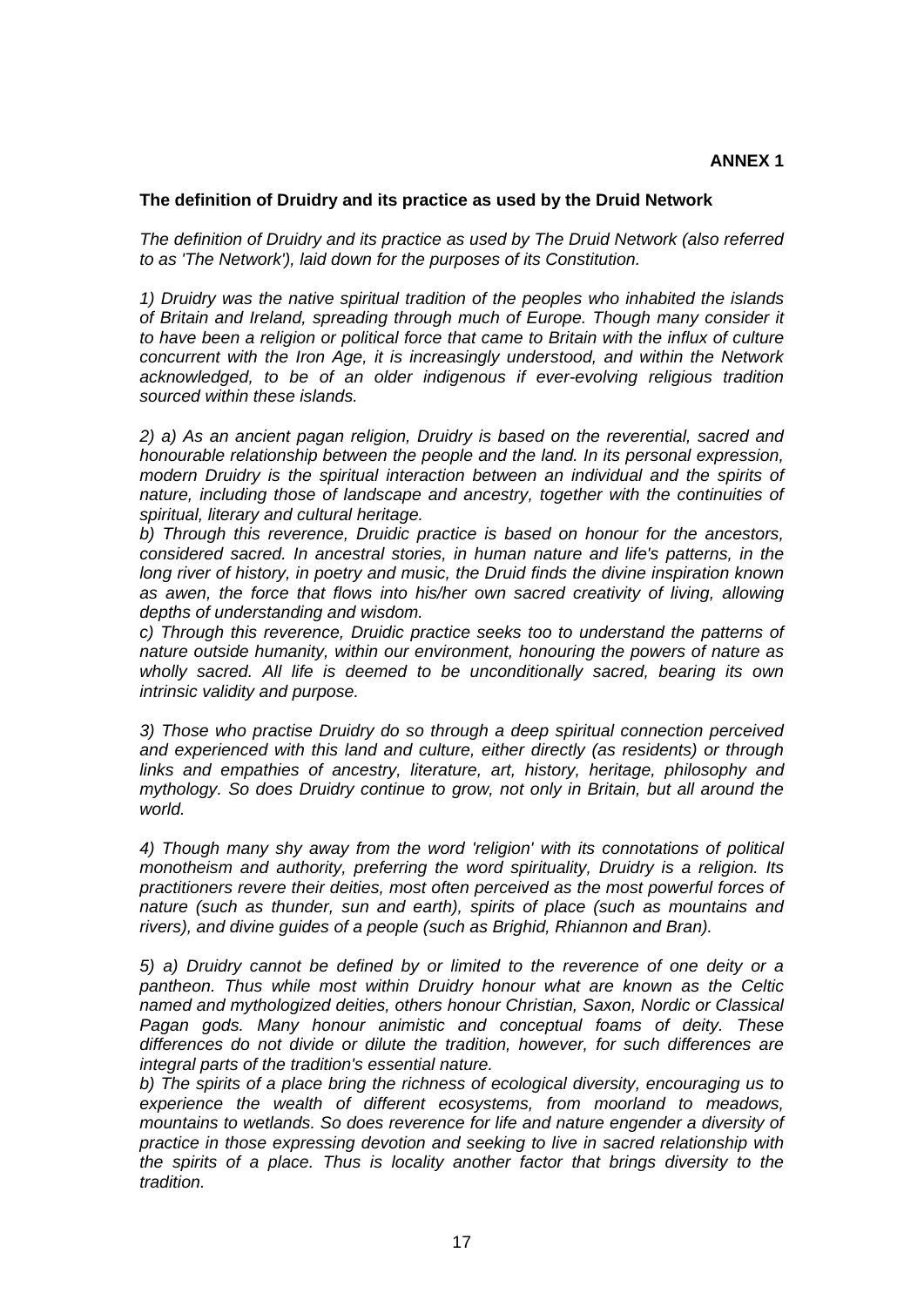*c) Ancestral lineage, local history and heritage add diversity in the same way. Generations of miners, fishermen or travellers, personal tragedy or wealth, close family or solitude: all are factors that affect our spiritual seeking and expression. As Druidry guides us to honour and learn from our ancestry and our path of life, so is this diversity too a defining factor in Druidic practice, as is acceptance and indeed celebration of this diversity.* 

*d) Coherence is brought to Druidry upon the spiritual foundations of its reverence for nature.* 

*6) a) Based on reverence and respect for life itself, and the practice of seeking honourable relationship with all, Druidry guides us to live with truth and responsibility.* 

*b) While sacrifice is a core notion within most world spiritual traditions, within Druidry it is confused by historical accounts of the killing of both human and animal victims. No such practice is deemed acceptable within modern Druidry. What is sacrificed within the tradition today is that which we value most highly in life and hold to with most passion: time, security, certainty, comfort, convenience, ignorance, and the like. Indeed, most Druidic sacrifice is expressed through work that benefits the wider community and the planet as a whole, such as environmental volunteering, ethical consumerism, spiritual education, dissemination of information, caring for family and community (notably children, the sick, the elderly and dying) and creative expression.* 

*7) Although there are groups within the tradition who value their privacy, Druidry is not an occult tradition. A good part of its practice is openly celebrated. Some within the tradition share its essential tenets through public ritual in ceremonies marking the seasonal festivals that are open and free to all. Examples include the gorseddau at Avebury and Stonehenge (Wiltshire). As is true of any mystical religious tradition, the deeper mysteries and practices that would be confusing or detrimental to the novice are retained in the privacy of personal practice and close relationships.*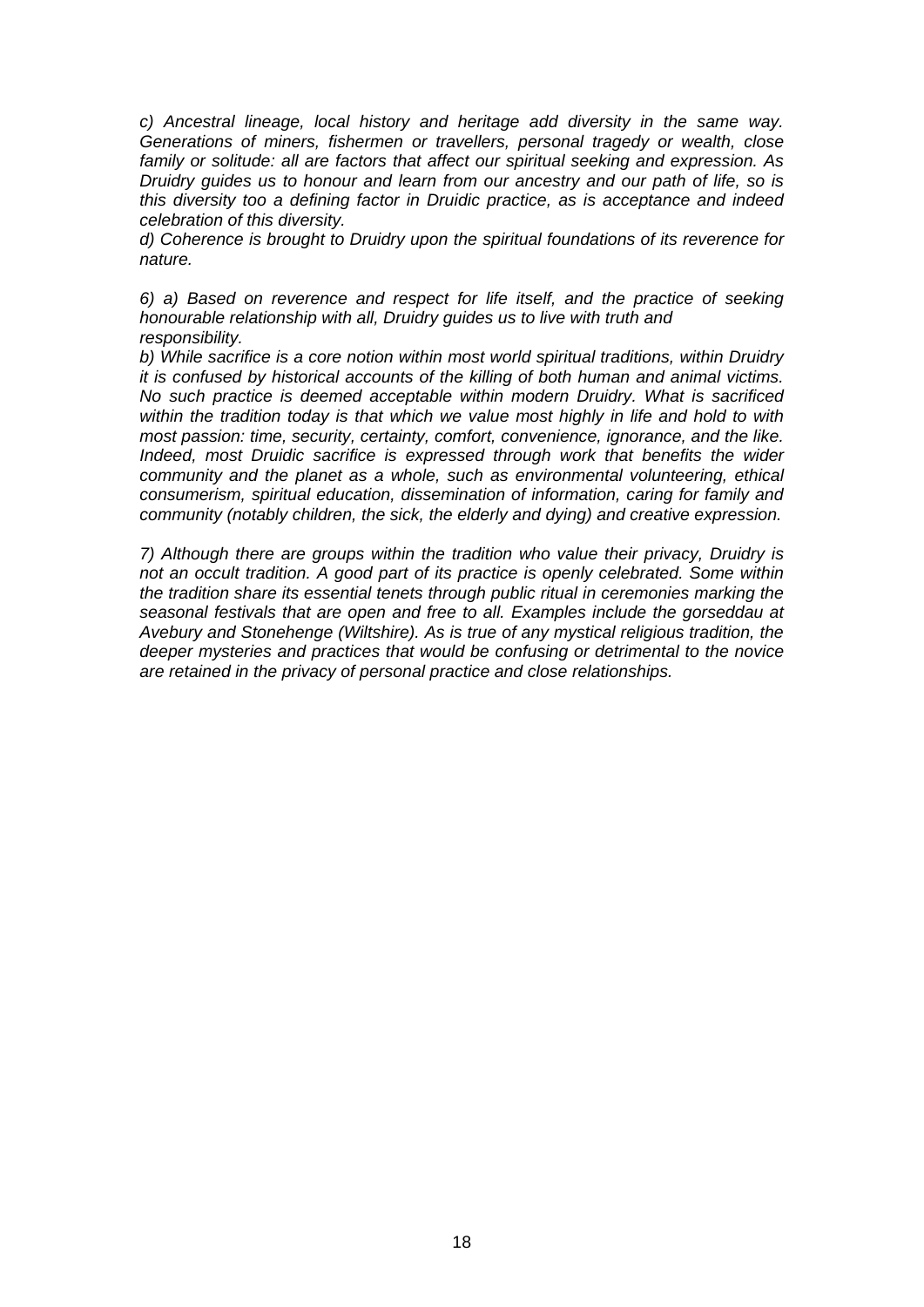### **The concept of deity within Druidry**

*Druidry has no asserted dogma that tightly defines how to perceive deity, instead allowing each individual to explore and experience their own connection with the divine and the sacred. Indeed, this pluralism is central to Druidry, experience of deity being central to Druidic practice rather than the acceptance of any imposed belief.* 

*The majority of Druids do profess to be polytheistic, however. Their gods express every aspect of existence. Some are forces of nature that are obvious, such as sun, moon, star, earth, river, rain, corn and mountain. Some are powers of nature that hold the fabric of existence, such as fertility, love, gravity, death, hunger, fate and regeneration. And some gods are ancestral forces, powers that guide us as human beings in our relationship with the nonhuman world and with each other, being gods such as those of justice, trade and communication. Some refer to their gods with the names and teachings found in our myths, history and folktales, while others use personal and private names for their gods.* 

*It is important to remember that, even if a Druid does not actively revere a particular deity, he will not dismiss a god as nonexistent. Polytheistic Druids may choose to nurture relationships with some gods and not with others. For example, a Druid may focus upon the gods of his own locality, such as the deity of the river that passes through his town, or the sea if he lives on the coast, a local mountain or range of hills, the earth itself if he is particularly depended upon its fertility, or the gods worshipped by ancestors of that landscape (evident, for example, in locally found Romano British inscriptions). Many Druids will have very strong relationships with two or three gods, a good working relationship with a dozen or so more, and knowledge a perhaps twenty or thirty beyond that. A Druid will accept the existence of all gods, even if he knows nothing about them.* 

*The majority of Druids would also call themselves pantheistic. To the Druid, the word 'nature' is used to define the totality of existence: everything there is, human and nonhuman, upon the earth and into the furthest reaches beyond. Because Druidry is pluralistic, the word 'universe' tends to be avoided, as it implies there to be a unity or oneness which cannot be proven. Nature, however, describes the wholeness. For the pantheist, this wholeness might be referred to as deity.* 

*Some may consider this wholeness to be the supreme divine principal, the great god, the source or ultimate mystery, and so be practising pantheists; others prefer to revere this wholeness through some of the many gods that are integral to its being, and so be better described as practising polytheists.* 

*Druidry is essentially an animistic tradition in that Druids consider all aspects of nature to be inspirited or have soul; in other words, every aspect of nature has its own inherent value and purpose. Some would go further and say that at every layer of nature, from the micro- to the macrocosmic, from the subatomic to the galactic, there is consciousness.* 

*A Druid is likely, then, to acknowledge a tree, river or stone to have spirit, or soul, or consciousness. This consciousness is as different from human consciousness as a stone's nature is different from human nature. However, perceiving the stone in this way the Druid recognises its sanctity, its history and its place within the environment.*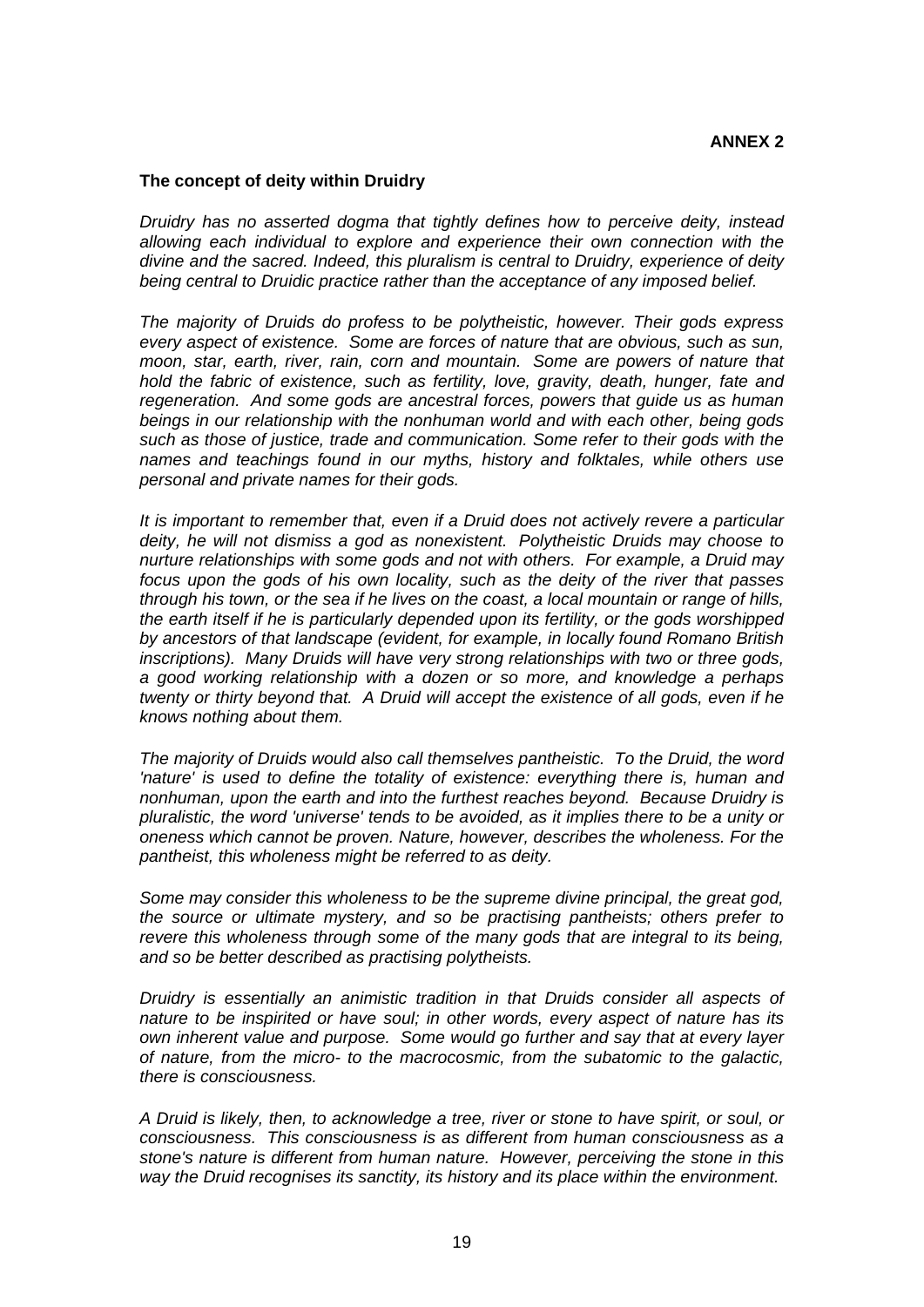*Animism provides an ethical foundation based upon respecting every aspect of nature in this way.* 

*Another way of understanding animism is to affirm that Druidic religion is not dualistic. Druids do not believe there is anything beyond nature: there is no creator god who made the world. Instead, nature is the creative force, perpetually selfcreating, without beginning or end. Druids acknowledging this creativity in every aspect of nature.*